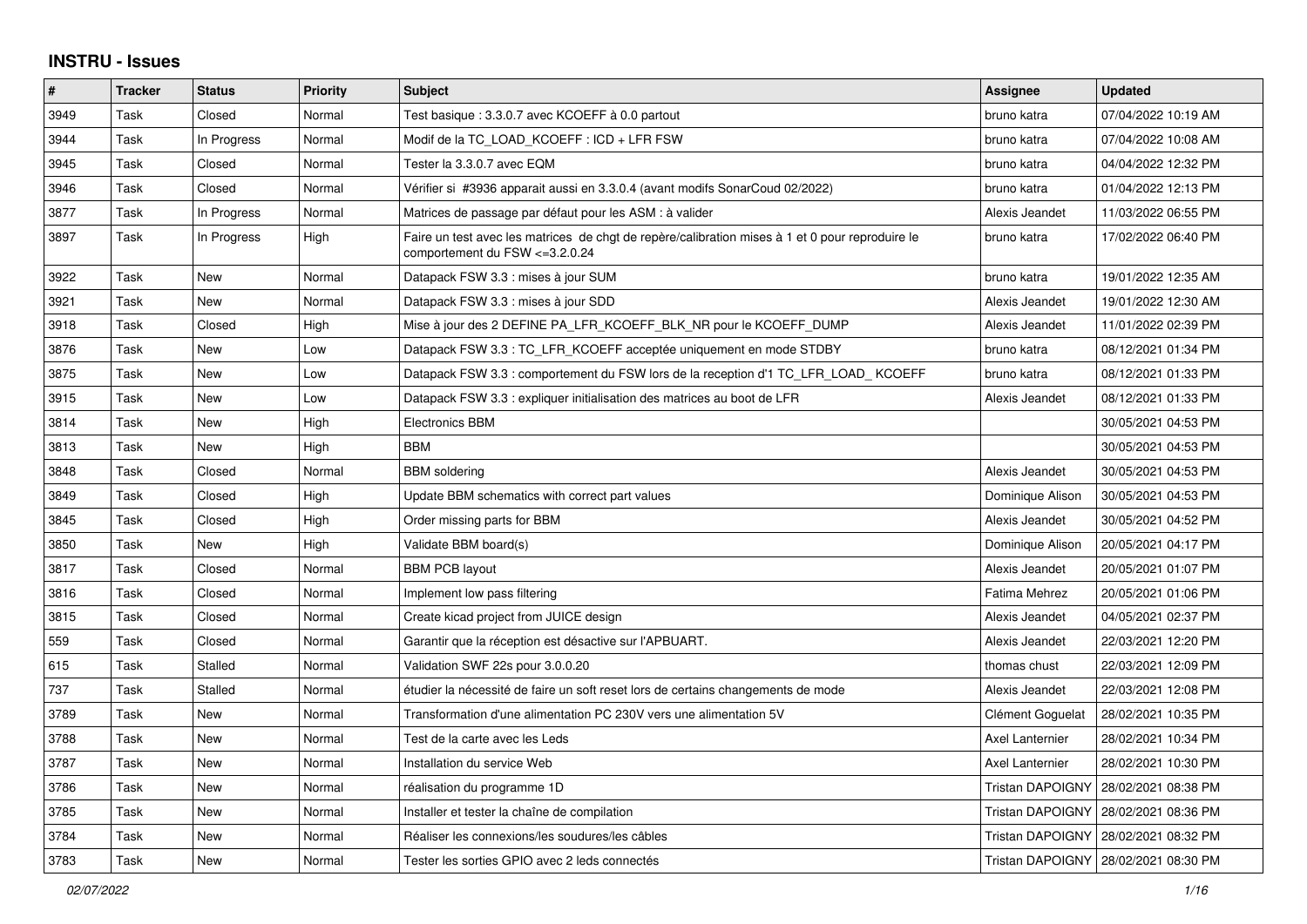| $\pmb{\#}$ | <b>Tracker</b> | <b>Status</b> | <b>Priority</b> | <b>Subject</b>                                                                                              | <b>Assignee</b>         | <b>Updated</b>      |
|------------|----------------|---------------|-----------------|-------------------------------------------------------------------------------------------------------------|-------------------------|---------------------|
| 3781       | Task           | Closed        | Normal          | Installer/Configurer Raspbian Jessie                                                                        | <b>Tristan DAPOIGNY</b> | 28/02/2021 08:21 PM |
| 3780       | Task           | Resolved      | Normal          | Installer le serveur web et tester le panneau d'affichage depuis la saisie du message dans un<br>smartphone | Rémi HUGUENOT           | 27/02/2021 12:18 PM |
| 3779       | Task           | Resolved      | Normal          | Coder, tester, debugger                                                                                     | Colin Alves             | 27/02/2021 12:17 PM |
| 3778       | Task           | Resolved      | Normal          | Réaliser des algorithmes                                                                                    | Rémi HUGUENOT           | 27/02/2021 12:16 PM |
| 3777       | Task           | Resolved      | Normal          | Comprendre la commande d'une Led, d'une ligne de Led et d'une rangée (demi-panneau)                         | Rémi HUGUENOT           | 27/02/2021 12:15 PM |
| 3776       | Task           | Resolved      | Normal          | Mesurer/Relever des signaux électriques                                                                     | Colin Alves             | 27/02/2021 12:14 PM |
| 3643       | Task           | Resolved      | Normal          | Définition des tâches                                                                                       | Colin Alves             | 27/02/2021 12:11 PM |
| 3646       | Task           | Resolved      | Normal          | Installer et configurer Raspbian Jessie                                                                     | Rémi HUGUENOT           | 27/02/2021 12:10 PM |
| 3657       | Task           | Resolved      | Normal          | Réalisation du support du panneau leds                                                                      | Colin Alves             | 27/02/2021 12:10 PM |
| 3663       | Task           | Resolved      | Normal          | Installation de la chaîne de compilation                                                                    | Rémi HUGUENOT           | 27/02/2021 12:09 PM |
| 3664       | Task           | Resolved      | Normal          | Tester la chaîne de compilation                                                                             | Rémi HUGUENOT           | 27/02/2021 12:09 PM |
| 3665       | Task           | Resolved      | Normal          | Comprendre l'interconnexion des différents matériels                                                        | Rémi HUGUENOT           | 27/02/2021 12:08 PM |
| 3667       | Task           | Resolved      | Normal          | Diagramme de déploiement                                                                                    | Rémi HUGUENOT           | 27/02/2021 12:08 PM |
| 3701       | Task           | <b>New</b>    | Normal          | Installation de Raspbian                                                                                    | Clément Goguelat        | 26/02/2021 04:48 PM |
| 3694       | Task           | Resolved      | Normal          | Réaliser des algorithmes puis Coder, tester, debugger                                                       | Mathieu PEREIRA         | 22/02/2021 02:39 PM |
| 3735       | Task           | <b>New</b>    | Normal          | Fabrication du boîtier contenant le panneau Leds                                                            | Axel Lanternier         | 21/02/2021 11:07 PM |
| 3728       | Task           | Resolved      | Normal          | Coder / Tester / Debugger                                                                                   | Elena Vig               | 21/02/2021 09:06 PM |
| 3725       | Task           | Resolved      | Normal          | Construction de la boîte du panneau leds                                                                    | Elena Vig               | 21/02/2021 09:06 PM |
| 3764       | Task           | Resolved      | Normal          | Mise en fonctionnement du Panneau                                                                           | Stan Le Guen            | 21/02/2021 08:41 PM |
| 3765       | Task           | Resolved      | Normal          | Rapport du projet                                                                                           | Stan Le Guen            | 21/02/2021 08:41 PM |
| 3766       | Task           | Resolved      | Normal          | Prototypage                                                                                                 | Stan Le Guen            | 21/02/2021 08:40 PM |
| 3768       | Task           | Resolved      | Normal          | Détail des connectiques                                                                                     | Joris PEGON             | 21/02/2021 08:40 PM |
| 3769       | Task           | Resolved      | Normal          | Relever des signaux                                                                                         | Stan Le Guen            | 21/02/2021 08:40 PM |
| 3770       | Task           | Resolved      | Normal          | Appropriation du cahier des charges                                                                         | Joris PEGON             | 21/02/2021 08:40 PM |
| 3771       | Task           | Resolved      | Normal          | Principe de fonctionnement                                                                                  | Joris PEGON             | 21/02/2021 08:39 PM |
| 3772       | Task           | Resolved      | Normal          | Installation de la toolchain                                                                                | Stan Le Guen            | 21/02/2021 08:39 PM |
| 3773       | Task           | Resolved      | Normal          | Système embarqué et OS                                                                                      | Stan Le Guen            | 21/02/2021 08:39 PM |
| 3774       | Task           | Resolved      | Normal          | Test d'un programme en compilation croisée                                                                  | Stan Le Guen            | 21/02/2021 08:39 PM |
| 3775       | Task           | Resolved      | Normal          | Programmes de tests                                                                                         | Stan Le Guen            | 21/02/2021 08:39 PM |
| 3761       | Task           | Resolved      | Normal          | Distribution des taches                                                                                     | Joris PEGON             | 21/02/2021 08:38 PM |
| 3767       | Task           | Resolved      | Normal          | Conception matériel                                                                                         | Joris PEGON             | 21/02/2021 08:36 PM |
| 3763       | Task           | Resolved      | Normal          | Test des sorties GPIO / Leds rouge & verte                                                                  | Joris PEGON             | 21/02/2021 06:53 PM |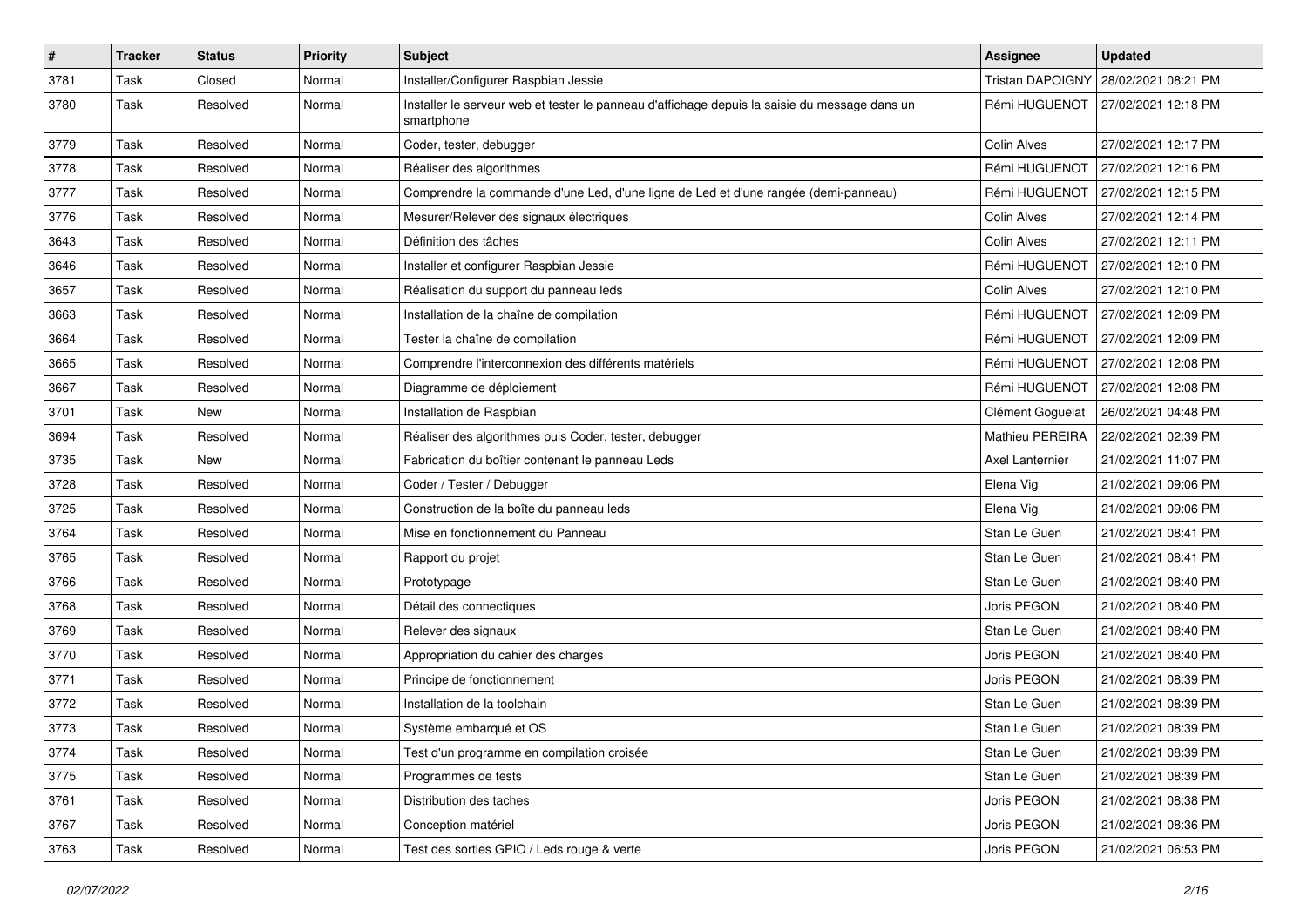| $\vert$ # | <b>Tracker</b> | <b>Status</b> | <b>Priority</b> | <b>Subject</b>                                                                                                    | <b>Assignee</b>  | <b>Updated</b>      |
|-----------|----------------|---------------|-----------------|-------------------------------------------------------------------------------------------------------------------|------------------|---------------------|
| 3716      | Task           | Resolved      | Normal          | codage intégration                                                                                                |                  | 21/02/2021 05:58 PM |
| 3707      | Task           | Resolved      | Normal          | prototypage                                                                                                       |                  | 21/02/2021 05:49 PM |
| 3762      | Task           | <b>New</b>    | Normal          | Tester les sorties GPIO avec 2 leds connectés                                                                     | lucas ordas      | 21/02/2021 05:45 PM |
| 3722      | Task           | Resolved      | Normal          | Installation/Configuration Raspbian Jessie                                                                        | Alexis Mata      | 21/02/2021 03:25 PM |
| 3723      | Task           | Resolved      | Normal          | Diagramme de déploiement des cas d'utilisations et leurs scénarios                                                | Elena Vig        | 21/02/2021 03:25 PM |
| 3724      | Task           | Resolved      | Normal          | Réalisation des connexions / soudures / câbles et test                                                            | Alexis Mata      | 21/02/2021 03:24 PM |
| 3726      | Task           | Resolved      | Normal          | Mesure et relevé des signaux éléctriques (horloge)                                                                | Alexis Mata      | 21/02/2021 03:24 PM |
| 3727      | Task           | Resolved      | Normal          | Installation / Test de la chaîne de compilation                                                                   | Elena Vig        | 21/02/2021 03:24 PM |
| 3730      | Task           | Resolved      | Normal          | Installation du serveur web                                                                                       | Alexis Mata      | 21/02/2021 03:24 PM |
| 3760      | Task           | Resolved      | Normal          | Réalisation matérielle écran et tests connexions                                                                  | Joris PEGON      | 20/02/2021 04:27 PM |
| 3692      | Task           | Resolved      | Normal          | Répartition des tâches                                                                                            | Alexis Mata      | 20/02/2021 03:57 PM |
| 3745      | Task           | Resolved      | Normal          | Comprendre l'interconnexion des différents matériels                                                              | Erwan Cangialosi | 20/02/2021 02:43 PM |
| 3747      | Task           | Resolved      | Normal          | Réaliser les connexions/les soudures/les câbles                                                                   | Erwan Cangialosi | 20/02/2021 02:27 PM |
| 3746      | Task           | Resolved      | Normal          | Diagramme de déploiement                                                                                          | Erwan Cangialosi | 20/02/2021 02:26 PM |
| 3744      | Task           | Resolved      | Normal          | Tester les entrées/sorties                                                                                        | Erwan Cangialosi | 20/02/2021 02:25 PM |
| 3753      | Task           | Resolved      | Normal          | Réaliser le programme permettant d'afficher la chaîne de caractères "AAAA" déclarée dans plusieurs<br>tableaux 1D | Nathan CLERC     | 20/02/2021 02:24 PM |
| 3757      | Task           | Resolved      | Normal          | Intégration : Coder, tester, debugger                                                                             | Nathan CLERC     | 20/02/2021 02:23 PM |
| 3756      | Task           | Resolved      | Normal          | Codage: Coder, tester, debugger                                                                                   | Nathan CLERC     | 20/02/2021 02:23 PM |
| 3755      | Task           | Resolved      | Normal          | Réaliser le diagramme d'activités/Découper en fonctions secondaires et répartir les tâches                        | Erwan Cangialosi | 20/02/2021 02:20 PM |
| 3754      | Task           | Resolved      | Normal          | Tester le programme avec le message déclaré dans le code source                                                   | Nathan CLERC     | 20/02/2021 02:13 PM |
| 3748      | Task           | Resolved      | Normal          | Installer la chaîne de compilation                                                                                | Nathan CLERC     | 20/02/2021 02:11 PM |
| 3749      | Task           | Resolved      | Normal          | Tester la chaîne de compilation                                                                                   | Nathan CLERC     | 20/02/2021 02:11 PM |
| 3750      | Task           | Resolved      | Normal          | Mesurer/Relever des signaux électriques                                                                           | Erwan Cangialosi | 20/02/2021 02:11 PM |
| 3751      | Task           | Resolved      | Normal          | Comprendre la commande d'une Led, d'une ligne de Led et d'une rangée (demi-panneau)/Mémorisation                  | Nathan CLERC     | 20/02/2021 02:11 PM |
| 3752      | Task           | Resolved      | Normal          | Compléter le diagramme de chronologie/Tester les programmes/Dégager les principes algorithmiques                  | Nathan CLERC     | 20/02/2021 02:11 PM |
| 3743      | Task           | Resolved      | Normal          | Installer/Configurer Raspbian Jessie                                                                              | Nathan CLERC     | 20/02/2021 02:00 PM |
| 3742      | Task           | Resolved      | Normal          | Diagramme des cas d'utilisation/écrire les scénarios associés (forme textuelle)                                   | Nathan CLERC     | 20/02/2021 02:00 PM |
| 3733      | Task           | Resolved      | Normal          | Définir les tâches                                                                                                | Theo Coignet     | 16/02/2021 11:38 AM |
| 3732      | Task           | Resolved      | Normal          | Tester la chaîne de compilation                                                                                   | Theo Coignet     | 14/02/2021 03:19 PM |
| 3702      | Task           | New           | Normal          | Branchement de la carte Raspberry                                                                                 | Axel Lanternier  | 13/02/2021 01:08 PM |
| 3717      | Task           | Resolved      | Normal          | Fabrication du boitier LED                                                                                        | Hugo Cheveau     | 03/02/2021 11:00 AM |
| 3672      | Task           | Resolved      | Normal          | Installer/Configurer Raspbian Jessie                                                                              | Theo Coignet     | 03/02/2021 10:56 AM |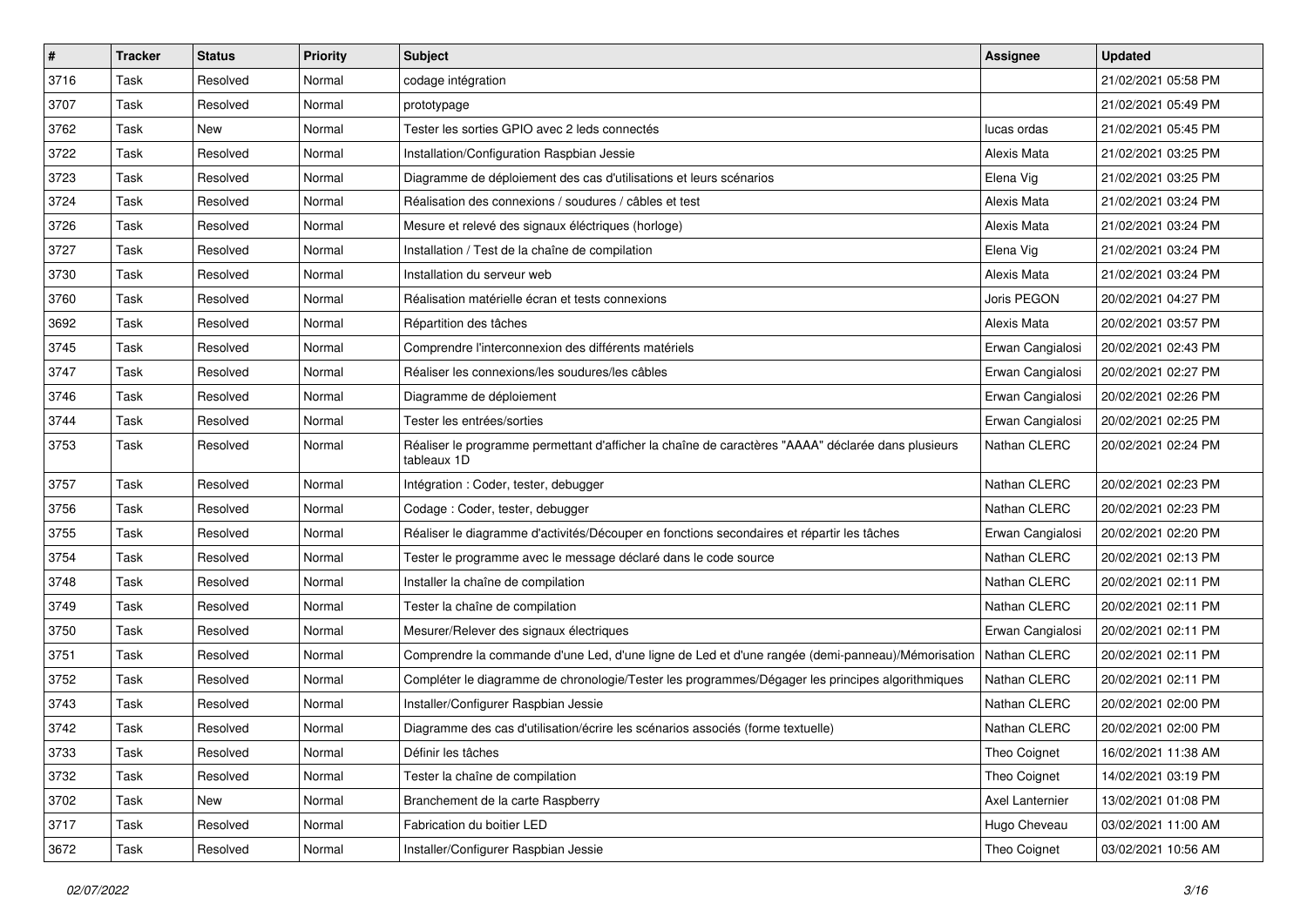| #    | <b>Tracker</b> | <b>Status</b> | <b>Priority</b> | <b>Subject</b>                                                                          | Assignee                | <b>Updated</b>      |
|------|----------------|---------------|-----------------|-----------------------------------------------------------------------------------------|-------------------------|---------------------|
| 3695 | Task           | Resolved      | Normal          | Installer la chaîne de compilation                                                      | Theo Coignet            | 03/02/2021 10:56 AM |
| 3705 | Task           | Resolved      | Normal          | Comprendre l'interconnexion des différents matériels                                    | Hugo Cheveau            | 03/02/2021 10:55 AM |
| 3715 | Task           | In Progress   | Urgent          | Rapport de projet                                                                       |                         | 03/02/2021 10:55 AM |
| 3714 | Task           | In Progress   | Urgent          | Déploiement/Recette                                                                     | mathieu roux            | 03/02/2021 10:55 AM |
| 3713 | Task           | Resolved      | Normal          | Comprendre la commande d'une Led, d'une ligne de Led et d'une rangée                    | Theo Coignet            | 03/02/2021 10:54 AM |
| 3706 | Task           | Resolved      | Normal          | intégration serveur web                                                                 | lucas ordas             | 03/02/2021 10:53 AM |
| 3712 | Task           | Resolved      | Normal          | Réaliser des algorithmes puis Coder, tester, debugger                                   | Hugo Cheveau            | 03/02/2021 10:53 AM |
| 3711 | Task           | Resolved      | High            | Installer/Configurer Raspbian Jessie                                                    | Mathieu Fauchart        | 03/02/2021 10:52 AM |
| 3710 | Task           | Resolved      | Normal          | Définir les tâches                                                                      | <b>Mathieu Fauchart</b> | 03/02/2021 10:46 AM |
| 3708 | Task           | Resolved      | Normal          | Tester les entrées/sorties                                                              | Hugo Cheveau            | 03/02/2021 10:46 AM |
| 3709 | Task           | Resolved      | Normal          | Diagramme des cas d'utilisation/écrire les scénarios associés                           | Mathieu Fauchart        | 03/02/2021 10:42 AM |
| 3703 | Task           | Resolved      | Normal          | diagramme dactivités                                                                    | mathieu roux            | 03/02/2021 10:40 AM |
| 3704 | Task           | <b>New</b>    | Normal          | Test du panneaux                                                                        |                         | 03/02/2021 10:31 AM |
| 3690 | Task           | Resolved      | Normal          | Fonctionnement des panneaux (Registre à décalage)                                       |                         | 03/02/2021 10:25 AM |
| 3696 | Task           | Resolved      | Normal          | Programmes de test                                                                      | lucas ordas             | 03/02/2021 10:24 AM |
| 3645 | Task           | New           | Normal          | Installation de la toolchain                                                            |                         | 03/02/2021 10:23 AM |
| 3686 | Task           | Resolved      | Normal          | Installation de la toolchain                                                            | mathieu roux            | 03/02/2021 10:23 AM |
| 3684 | Task           | Resolved      | Normal          | diagramme de déploiement                                                                | mathieu roux            | 03/02/2021 10:21 AM |
| 3683 | Task           | Resolved      | Normal          | Comprendre l'interconnexion des différents matériels                                    | lucas ordas             | 03/02/2021 10:20 AM |
| 3698 | Task           | New           | Normal          | Lecture du cahier des charges                                                           | Axel Lanternier         | 03/02/2021 10:18 AM |
| 3700 | Task           | New           | Normal          | Distribution des tâches                                                                 | Axel Lanternier         | 03/02/2021 10:18 AM |
| 3697 | Task           | <b>New</b>    | Normal          | Fabrication du boîtier contenant le panneau Leds                                        | Axel Lanternier         | 03/02/2021 10:11 AM |
| 3649 | Task           | <b>New</b>    | Normal          | Fonctionnement des panneaux                                                             |                         | 02/02/2021 03:26 PM |
| 3656 | Task           | New           | Normal          | Rapport de Projet                                                                       |                         | 02/02/2021 03:24 PM |
| 3693 | Task           | Closed        | Normal          | Rédiger le WIKI                                                                         | Mathieu PEREIRA         | 02/02/2021 03:23 PM |
| 3655 | Task           | <b>New</b>    | Normal          | Intégration du serveur Web                                                              |                         | 02/02/2021 03:22 PM |
| 3691 | Task           | Closed        | Normal          | Diagramme des cas d'utilisation/écrire les scénarios associés (forme textuelle)         | antoine beney           | 02/02/2021 03:21 PM |
| 3654 | Task           | New           | Normal          | Codage et Intégration                                                                   |                         | 02/02/2021 03:20 PM |
| 3689 | Task           | Closed        | Normal          | Installer le serveur web et tester le panneau d'affichage depuis un moteur de recherche | Mathieu PEREIRA         | 02/02/2021 03:19 PM |
| 3652 | Task           | New           | Normal          | Programme de test                                                                       |                         | 02/02/2021 03:19 PM |
| 3688 | Task           | Resolved      | Normal          | Relevé des signaux (Horloge à partir d'un timer logiciel)                               | lucas ordas             | 02/02/2021 03:19 PM |
| 3687 | Task           | Resolved      | Normal          | Test d'un programme en compilation croisée                                              |                         | 02/02/2021 03:18 PM |
| 3651 | Task           | New           | Normal          | Prototypage                                                                             |                         | 02/02/2021 03:18 PM |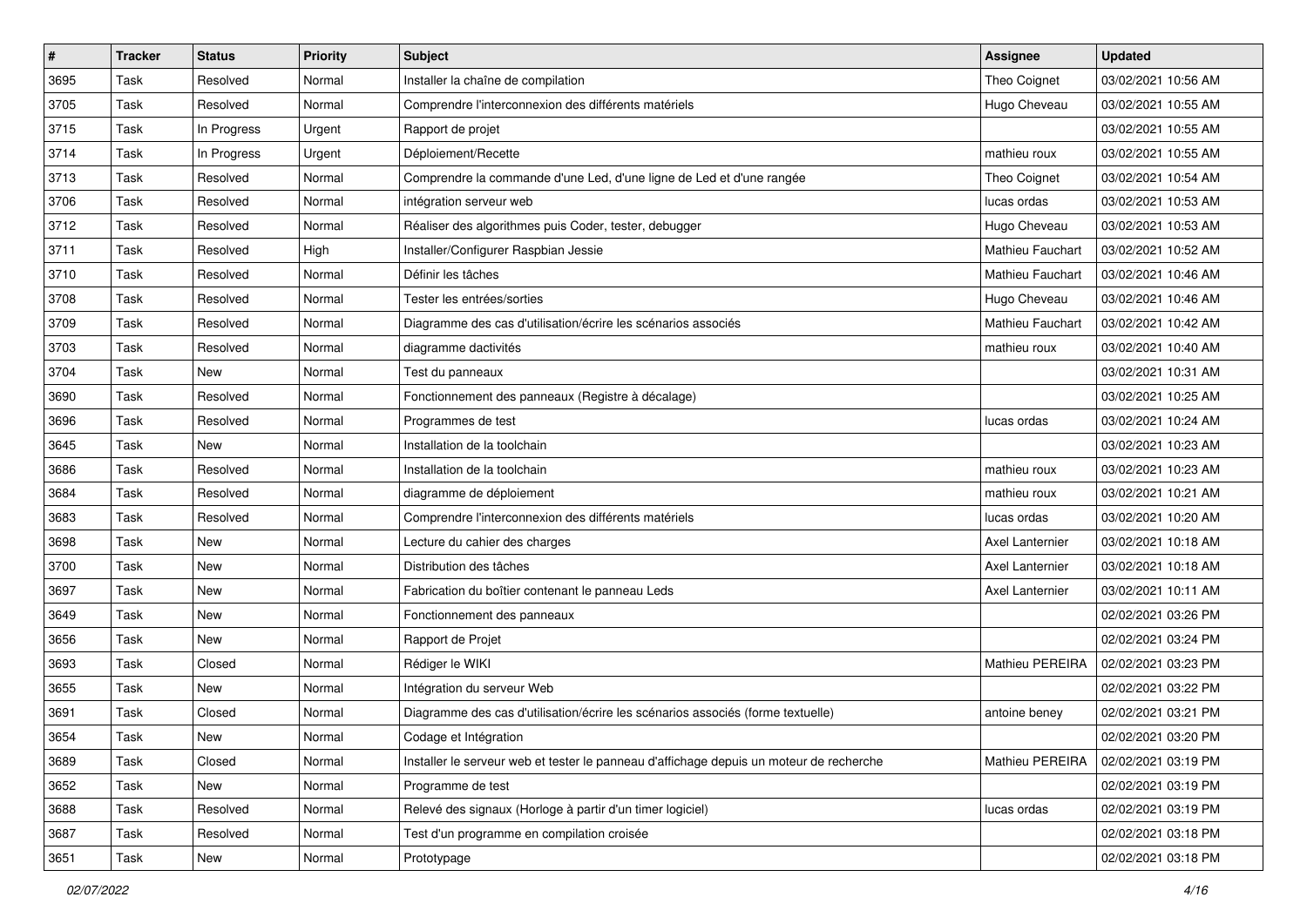| $\vert$ # | <b>Tracker</b> | <b>Status</b> | <b>Priority</b> | <b>Subject</b>                                                                                     | Assignee               | <b>Updated</b>      |
|-----------|----------------|---------------|-----------------|----------------------------------------------------------------------------------------------------|------------------------|---------------------|
| 3650      | Task           | New           | Normal          | Programme de test                                                                                  |                        | 02/02/2021 03:16 PM |
| 3685      | Task           | Closed        | Normal          | Réaliser le diagramme d'activités/Découper en fonctions secondaires et répartir les tâches         | antoine beney          | 02/02/2021 03:15 PM |
| 3680      | Task           | Resolved      | Normal          | Réalisation matérielle et tests connexions                                                         | lucas ordas            | 02/02/2021 03:13 PM |
| 3681      | Task           | Closed        | Normal          | Fabrication du boitier LED                                                                         | antoine beney          | 02/02/2021 03:09 PM |
| 3679      | Task           | Resolved      | Normal          | fabrication d'un boitier pour le panneaux leds                                                     |                        | 02/02/2021 03:07 PM |
| 3647      | Task           | New           | Normal          | Test d'un programme en compilation croisée                                                         |                        | 02/02/2021 03:07 PM |
| 3674      | Task           | Closed        | Normal          | Comprendre la commande d'une Led, d'une ligne de Led et d'une rangée (demi-panneau)                | Mathieu PEREIRA        | 02/02/2021 03:05 PM |
| 3678      | Task           | Resolved      | Normal          | Installation/Configuration Raspbian Jessie                                                         | mathieu roux           | 02/02/2021 03:04 PM |
| 3677      | Task           | Resolved      | Normal          | Diagramme des cas d'utilisation/écrire les scénarios associés                                      | mathieu roux           | 02/02/2021 03:01 PM |
| 3644      | Task           | <b>New</b>    | Normal          | Réalisation materielle et test de connexion                                                        |                        | 02/02/2021 03:00 PM |
| 3642      | Task           | New           | Normal          | Conception materiel                                                                                |                        | 02/02/2021 02:59 PM |
| 3641      | Task           | New           | Normal          | Présentation des connecteurs                                                                       |                        | 02/02/2021 02:58 PM |
| 3675      | Task           | Resolved      | Normal          | Installer/Configurer Raspbian Jessy                                                                | Stan Le Guen           | 02/02/2021 02:56 PM |
| 3640      | Task           | <b>New</b>    | Normal          | Test GPIO en ligne de commande + test avec le voltometre                                           |                        | 02/02/2021 02:55 PM |
| 3639      | Task           | <b>New</b>    | Normal          | Systeme embarqué et OS                                                                             |                        | 02/02/2021 02:54 PM |
| 3638      | Task           | New           | Normal          | Principe de fonctionnement                                                                         |                        | 02/02/2021 02:53 PM |
| 3637      | Task           | New           | Normal          | Répartion des taches                                                                               |                        | 02/02/2021 02:53 PM |
| 3636      | Task           | <b>New</b>    | Normal          | Appropration du cahier des charges                                                                 |                        | 02/02/2021 02:52 PM |
| 3648      | Task           | New           | Normal          | Relever des signaux                                                                                |                        | 02/02/2021 02:48 PM |
| 3659      | Task           | Closed        | Normal          | Tester les entrées/sorties                                                                         | antoine beney          | 02/02/2021 02:25 PM |
| 3670      | Task           | Closed        | Normal          | Mesurer/Relever des signaux électriques                                                            | Mathieu PEREIRA        | 02/02/2021 02:18 PM |
| 3668      | Task           | Closed        | Normal          | Installer/Configurer Raspbian Jessie                                                               | lucas ordas            | 02/02/2021 02:17 PM |
| 3666      | Task           | Closed        | Normal          | Installer la chaîne de compilation                                                                 | antoine beney          | 02/02/2021 02:16 PM |
| 3662      | Task           | Closed        | Normal          | Réaliser les connexions/les soudures/les câbles                                                    | Mathieu PEREIRA        | 02/02/2021 02:09 PM |
| 3661      | Task           | Closed        | Normal          | Comprendre l'interconnexion des différents matériels                                               | antoine beney          | 02/02/2021 02:06 PM |
| 3658      | Task           | Closed        | Normal          | Installer/Configurer Raspbian Jessie                                                               | <b>Mathieu PEREIRA</b> | 02/02/2021 02:06 PM |
| 3610      | Task           | Feedback      | High            | JE DEMANDE AUX DEVELOPPEURS DE REGULIEREMENT VERIFIER LE REDMINE, AU MOINS<br>UNE FOIS PAR SEMAINE |                        | 02/02/2021 01:43 PM |
| 3611      | Task           | Closed        | High            | carton                                                                                             | antoine couvert        | 02/02/2021 01:42 PM |
| 3615      | Task           | Resolved      | High            | Commencer les programmes dans la journée                                                           | antoine couvert        | 02/02/2021 01:42 PM |
| 3617      | Task           | Resolved      | Normal          | compte-rendu DUB                                                                                   | Mathieu Fauchart       | 02/02/2021 01:41 PM |
| 3635      | Task           | Resolved      | Normal          | Associer les deux programme donnée par Mr moutoussamy                                              | antoine couvert        | 02/02/2021 01:38 PM |
| 3619      | Task           | New           | Normal          | Répartition des tâches                                                                             |                        | 01/02/2021 09:34 AM |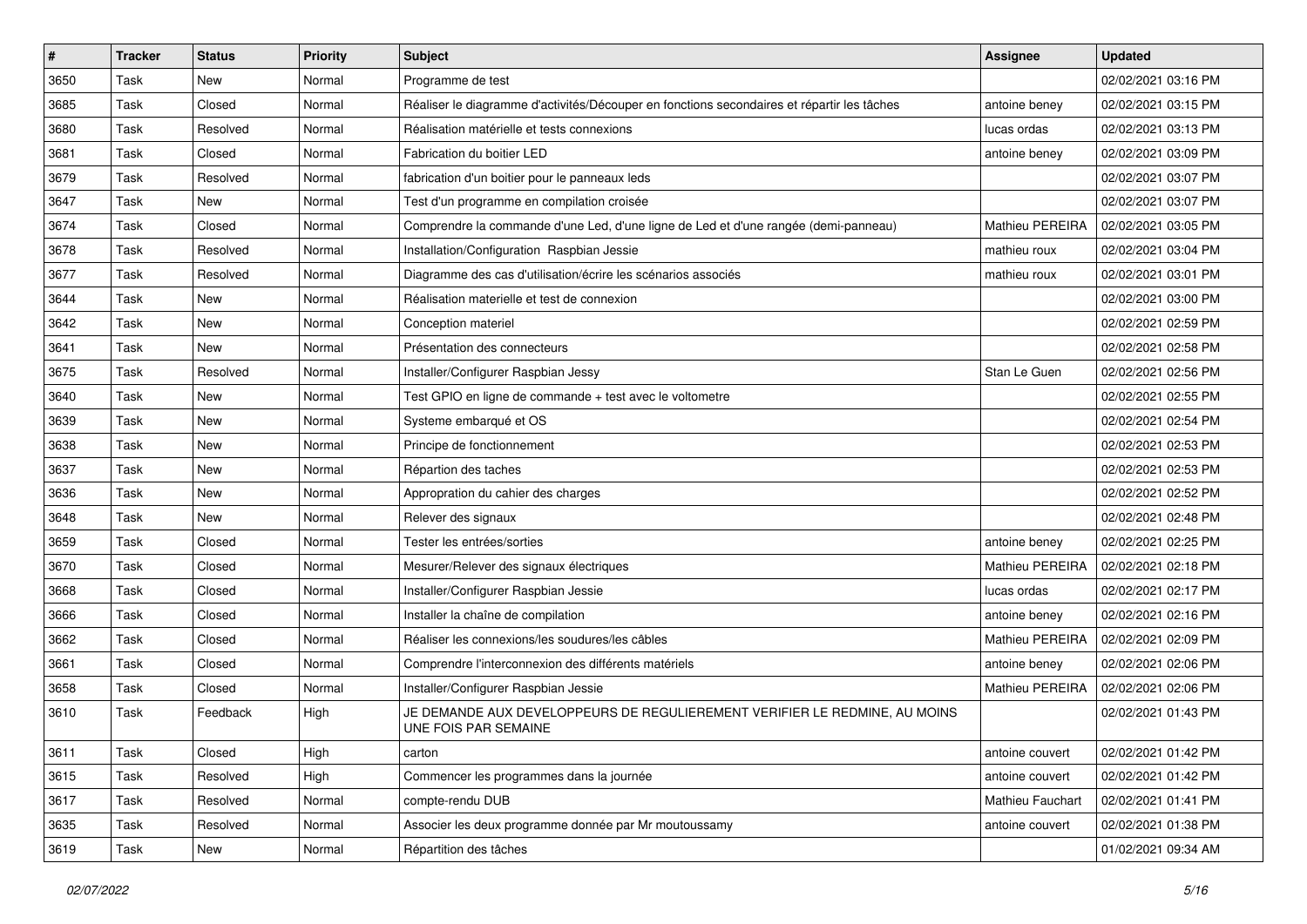| $\vert$ # | <b>Tracker</b> | <b>Status</b> | <b>Priority</b> | Subject                                                                                                                  | <b>Assignee</b>   | <b>Updated</b>      |
|-----------|----------------|---------------|-----------------|--------------------------------------------------------------------------------------------------------------------------|-------------------|---------------------|
| 3618      | Task           | Resolved      | High            | Réalisation Compte-Rendu Fini                                                                                            | antoine couvert   | 29/01/2021 09:13 PM |
| 3613      | Task           | In Progress   | Normal          | Liste du matériel/logiciel                                                                                               | joel moutoussamy  | 23/01/2021 05:30 PM |
| 3612      | Task           | In Progress   | Normal          | Analyse du cahier des charges                                                                                            | joel moutoussamy  | 23/01/2021 05:27 PM |
| 3354      | Task           | Closed        | Normal          | Vérifier les signatures des documents et les approbations manquantes                                                     | bruno katra       | 01/04/2019 02:41 PM |
| 3355      | Task           | Closed        | Normal          | SPAMR à mettre à jour avec quelques remarques                                                                            | bruno katra       | 01/04/2019 02:38 PM |
| 3356      | Task           | Closed        | Normal          | Ajouter un diff du code entre 3.2.0.15 et 3.2.0.24 dans SCF +CDN -07                                                     | bruno katra       | 01/04/2019 02:38 PM |
| 3348      | Task           | Closed        | Normal          | Nettoyer tous les TBC/TBD dans la SPEC LFR                                                                               | Alexis Jeandet    | 01/04/2019 01:56 PM |
| 3349      | Task           | Closed        | Normal          | Détailler le comportement du scrubbing HW et SW LFR                                                                      | bruno katra       | 01/04/2019 01:55 PM |
| 3350      | Task           | Closed        | Normal          | Analyse et rapport sur les tech notes concernant le LEON3                                                                | Alexis Jeandet    | 01/04/2019 01:53 PM |
| 3351      | Task           | Closed        | Normal          | Jouer les tests longs en 3.2.0.24                                                                                        | bruno katra       | 01/04/2019 01:51 PM |
| 3352      | Task           | Closed        | Normal          | Ecrire et jouer un test consolidé pour période de scrubbing SW                                                           | bruno katra       | 01/04/2019 01:50 PM |
| 3038      | Task           | Closed        | Normal          | SDD : Ajouter un paragraphe sur la caractérisation du filtre IIR                                                         | Alexis Jeandet    | 01/04/2019 12:03 PM |
| 3085      | Task           | Closed        | Normal          | Mettre à jour les fréquences et la séquence de calibration pour SCM (CAL ENABLED) dans SRS, SUM<br>et SPEC/SDD           | Alexis Jeandet    | 01/04/2019 11:43 AM |
| 3199      | Task           | Closed        | Normal          | Analyse couverture de tests 3.2.0.24                                                                                     | Veronique bouzid  | 01/04/2019 11:41 AM |
| 624       | Task           | Closed        | Normal          | Long test with SBM1 and SBM2 FSW 3.0.0.22                                                                                | thomas chust      | 01/04/2019 11:39 AM |
| 3081      | Task           | Closed        | Normal          | Explication et mise à jour des infos de calcul des cpu load dans SRS, SDD et SUM                                         | Alexis Jeandet    | 29/03/2019 05:12 PM |
| 3083      | Task           | Closed        | Normal          | Détailler la caractérisation du scrubbing et son effet pour SEU dans SDD, SPEC et SUM?                                   | Alexis Jeandet    | 28/03/2019 11:16 AM |
| 3176      | Task           | Closed        | Normal          | restore zones resize                                                                                                     | adminlpp adminlpp | 14/02/2019 10:37 AM |
| 3175      | Task           | Closed        | Normal          | restore zone move                                                                                                        | adminlpp adminlpp | 14/02/2019 10:37 AM |
| 3144      | Task           | <b>New</b>    | Normal          | Remove variable type inference from metadata "static DataSeriesType findDataSeriesType(const<br>QVariantHash &metadata)" |                   | 14/02/2019 10:37 AM |
| 3141      | Task           | Closed        | Normal          | create basic setup with multiple synchronised plots for unit tests                                                       | adminlpp adminlpp | 14/02/2019 10:35 AM |
| 3140      | Task           | Closed        | Normal          | create basic setup with one plot for unit tests                                                                          | Alexis Jeandet    | 14/02/2019 10:33 AM |
| 1948      | Task           | New           | Normal          | Lancer l'annulation de la requête en cas de timeout de débit                                                             |                   | 14/02/2019 10:16 AM |
| 1947      | Task           | <b>New</b>    | Normal          | Mettre en place un timeout lié à la perte de débit                                                                       |                   | 14/02/2019 10:16 AM |
| 1756      | Task           | New           | Urgent          | Mock sous linux                                                                                                          |                   | 14/02/2019 10:16 AM |
| 1706      | Task           | New           | High            | Widget de connexion a AMDA                                                                                               |                   | 14/02/2019 10:16 AM |
| 1691      | Task           | New           | Immediate       | Ajout d'une variable dans un graphe existant depuis l'arborescence de données (menu)                                     |                   | 14/02/2019 10:16 AM |
| 1677      | Task           | New           | Normal          | Création d'une zone de visualisation depuis l'arborescence de données (menu)                                             |                   | 14/02/2019 10:16 AM |
| 1589      | Task           | New           | Normal          | Regarder Icov sous windows                                                                                               |                   | 14/02/2019 10:16 AM |
| 1459      | Task           | New           | Immediate       | Ajout d'une variable dans un nouveau graphe depuis un catalogue (drag-and-drop)                                          |                   | 14/02/2019 10:16 AM |
| 1453      | Task           | New           | Immediate       | Ajout d'une variable dans un graphe existant depuis un catalogue (drag-and-drop)                                         |                   | 14/02/2019 10:16 AM |
| 1451      | Task           | New           | Immediate       | Suppression d'un graphe d'une zone de visualisation                                                                      |                   | 14/02/2019 10:16 AM |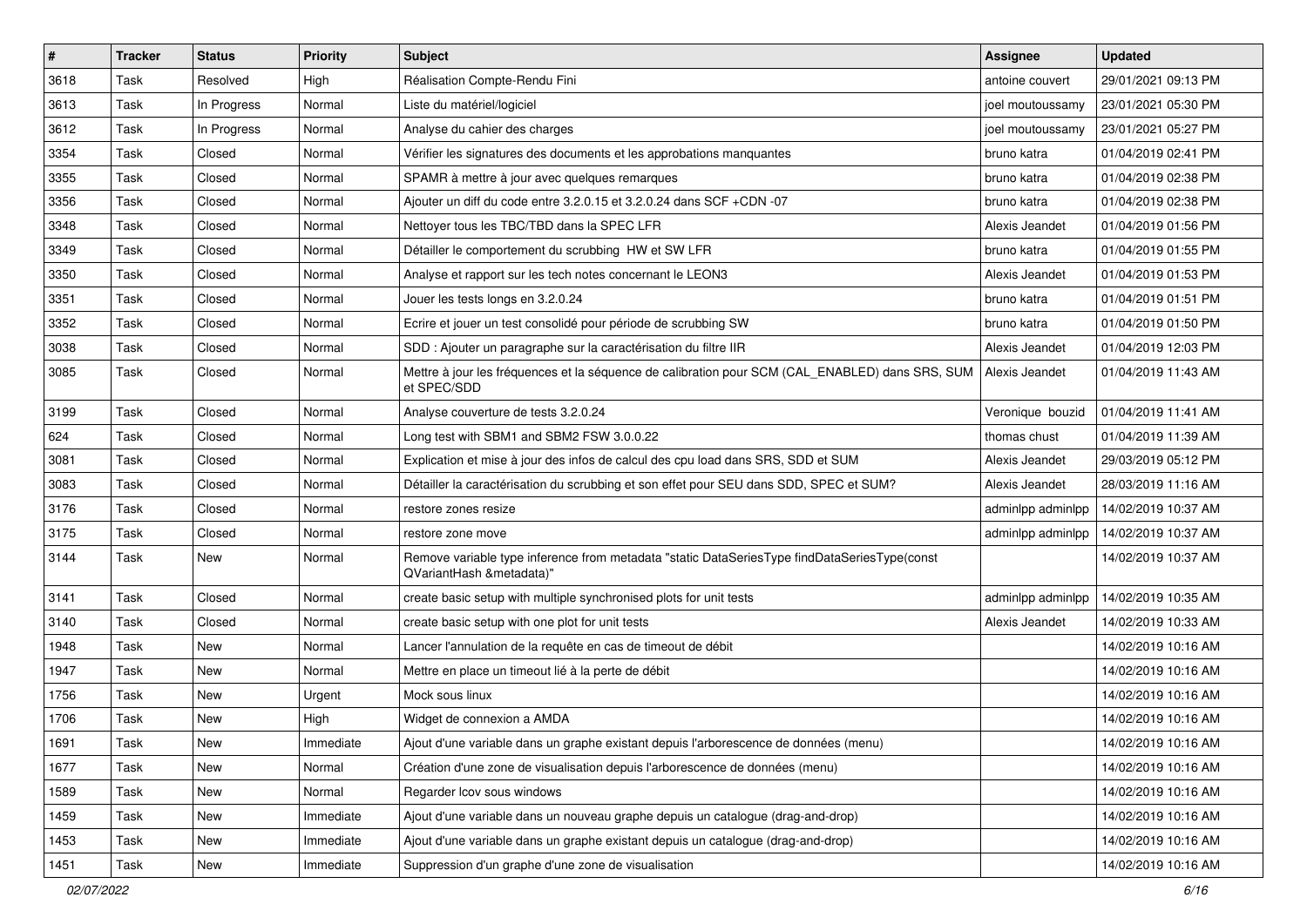| #    | <b>Tracker</b> | <b>Status</b> | Priority  | <b>Subject</b>                                                                                                     | Assignee | <b>Updated</b>      |
|------|----------------|---------------|-----------|--------------------------------------------------------------------------------------------------------------------|----------|---------------------|
| 1435 | Task           | New           | Immediate | Création d'une zone de visualisation depuis un catalogue (drag-and-drop)                                           |          | 14/02/2019 10:16 AM |
| 1376 | Task           | New           | Low       | Acquisition de données (API générale)                                                                              |          | 14/02/2019 10:16 AM |
| 1340 | Task           | New           | Immediate | Edition par drag-and-drop d'un intervalle de temps d'un catalogue                                                  |          | 14/02/2019 10:16 AM |
| 1880 | Task           | New           | Normal    | Révision de la conception du doc API                                                                               |          | 14/02/2019 10:16 AM |
| 1851 | Task           | In Progress   | Normal    | Arranger les labels de temps pour plus de précisions                                                               |          | 14/02/2019 10:16 AM |
| 1786 | Task           | New           | High      | Affichage d'une marqueur vertical                                                                                  |          | 14/02/2019 10:16 AM |
| 1274 | Task           | New           | Low       | Acquisition de données (API générale)                                                                              |          | 14/02/2019 10:16 AM |
| 1273 | Task           | In Progress   | Normal    | Lecture du squelette (API générale)                                                                                |          | 14/02/2019 10:16 AM |
| 704  | Task           | New           | Normal    | Readme in QLop soure code                                                                                          |          | 14/02/2019 10:16 AM |
| 674  | Task           | New           | Normal    | code comments                                                                                                      |          | 14/02/2019 10:16 AM |
| 663  | Task           | In Progress   | Normal    | Improve filter performance in space data tree                                                                      |          | 14/02/2019 10:16 AM |
| 2509 | Task           | New           | Normal    | Ajouter l'opération d'annulation                                                                                   |          | 14/02/2019 09:59 AM |
| 2460 | Task           | Feedback      | Normal    | Augmentation des marges lors du drop d'une variable                                                                |          | 14/02/2019 09:59 AM |
| 2498 | Task           | New           | Normal    | SearchBox modifie le catalogue et son attribut requête                                                             |          | 14/02/2019 09:59 AM |
| 2497 | Task           | New           | Normal    | Suppression d'un Evènement                                                                                         |          | 14/02/2019 09:59 AM |
| 2495 | Task           | New           | Normal    | Ajouter un Catalogue dynamique                                                                                     |          | 14/02/2019 09:59 AM |
| 2455 | Task           | New           | Normal    | Mauvaise synchronisation entre deux graphes                                                                        |          | 14/02/2019 09:59 AM |
| 2494 | Task           | New           | Normal    | Filtre les évènements                                                                                              |          | 14/02/2019 09:59 AM |
| 2493 | Task           | New           | Normal    | Widget malin et ergonomique                                                                                        |          | 14/02/2019 09:59 AM |
| 2492 | Task           | New           | Normal    | Ajout/suppression du menu File                                                                                     |          | 14/02/2019 09:59 AM |
| 2491 | Task           | New           | Normal    | Changement version sciglop                                                                                         |          | 14/02/2019 09:59 AM |
| 2489 | Task           | New           | Normal    | Création de catalogue à partir d'intersection d'autre catalogues                                                   |          | 14/02/2019 09:59 AM |
| 2488 | Task           | New           | Normal    | Création de catalogue à partir d'union d'autre catalogues                                                          |          | 14/02/2019 09:59 AM |
| 2487 | Task           | New           | Normal    | Exporter un DB via menu contextuelle du nœud DB                                                                    |          | 14/02/2019 09:59 AM |
| 2486 | Task           | New           | Normal    | Ajouter un DB via un menu dédié                                                                                    |          | 14/02/2019 09:59 AM |
| 2483 | Task           | New           | Normal    | Affichage d'un catalogue sur une zone                                                                              |          | 14/02/2019 09:59 AM |
| 2482 | Task           | New           | Normal    | Suppression d'évènement                                                                                            |          | 14/02/2019 09:59 AM |
| 2480 | Task           | New           | Normal    | Le déplacement d'un évènement sur l'affichage doit entrainer la modification de l'évènement depuis<br>l'inspecteur |          | 14/02/2019 09:59 AM |
| 2479 | Task           | New           | Normal    | Suppression des catalogues décochées                                                                               |          | 14/02/2019 09:59 AM |
| 2478 | Task           | New           | Normal    | Affichage des catalogues cochées                                                                                   |          | 14/02/2019 09:59 AM |
| 2477 | Task           | New           | Normal    | L'affichage utilise les évènements/catalogues dans leur état modifié                                               |          | 14/02/2019 09:59 AM |
| 2476 | Task           | New           | Normal    | Ajout de la roue et de son sous menu lié au catalogue                                                              |          | 14/02/2019 09:59 AM |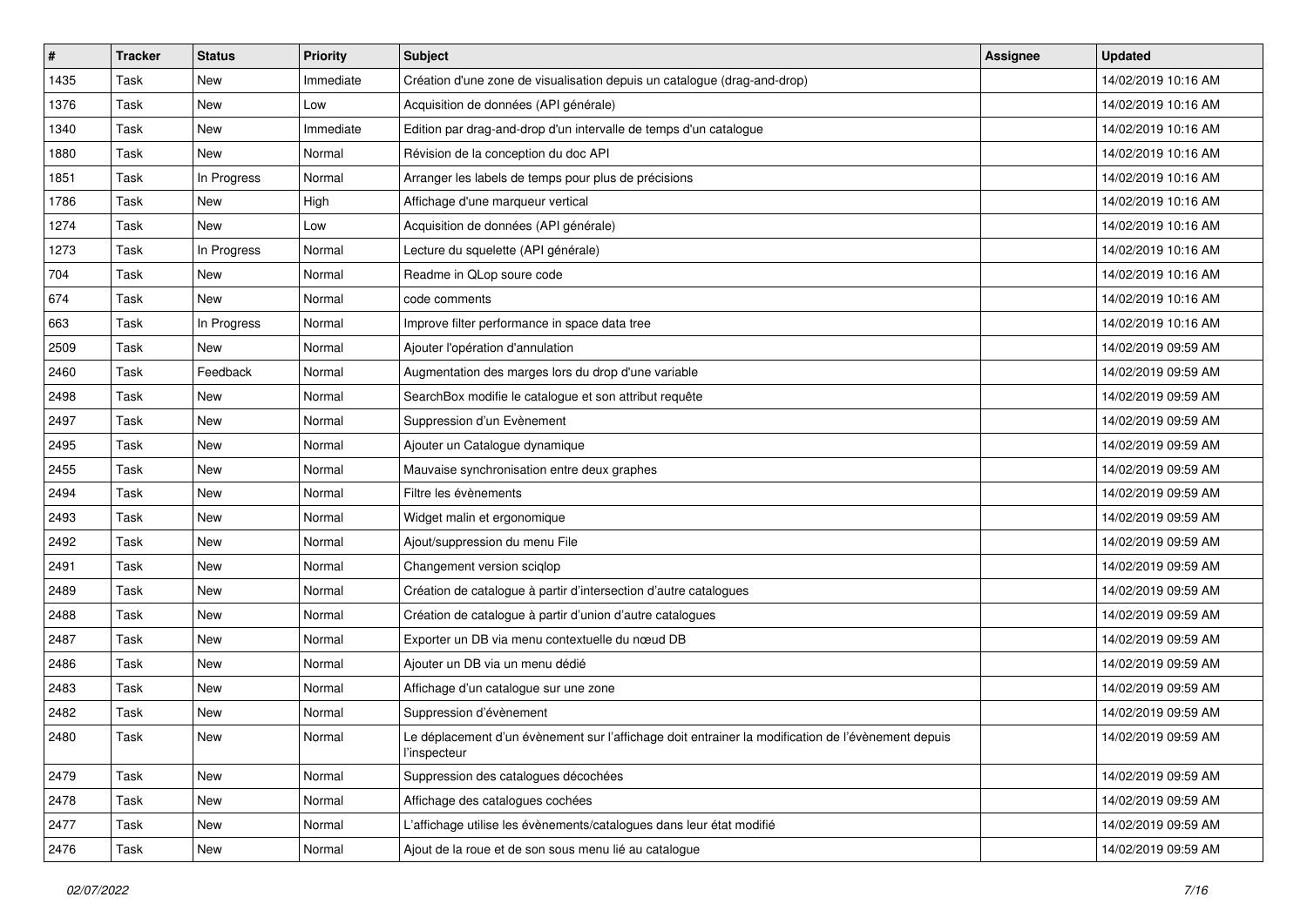| $\vert$ # | <b>Tracker</b> | <b>Status</b> | <b>Priority</b> | <b>Subject</b>                                         | Assignee        | <b>Updated</b>      |
|-----------|----------------|---------------|-----------------|--------------------------------------------------------|-----------------|---------------------|
| 2448      | Task           | New           | Normal          | SearchBox modifie le catalogue et son attribut requête |                 | 14/02/2019 09:59 AM |
| 2444      | Task           | New           | Normal          | Actions « Empty Trash » depuis menu contextuel         |                 | 14/02/2019 09:59 AM |
| 2443      | Task           | New           | Normal          | Afficher le nombre d'Evènement dedans depuis le nœud   |                 | 14/02/2019 09:59 AM |
| 2442      | Task           | New           | Normal          | Restauration d'un Evènement                            |                 | 14/02/2019 09:59 AM |
| 2441      | Task           | New           | Normal          | Suppression de tous les Evènements                     |                 | 14/02/2019 09:59 AM |
| 2440      | Task           | New           | Normal          | Suppression d'un Evènement                             |                 | 14/02/2019 09:59 AM |
| 2439      | Task           | New           | Normal          | Ajout d'un Evènement                                   |                 | 14/02/2019 09:59 AM |
| 2390      | Task           | New           | Normal          | Mauvaise représentation Y des spectrogrammes           |                 | 14/02/2019 09:59 AM |
| 2251      | Task           | New           | Normal          | Amélioration du drop sur un graphe existant            |                 | 14/02/2019 09:59 AM |
| 2238      | Task           | New           | Normal          | Zoom sur l'axe Y d'un spectrogramme                    |                 | 14/02/2019 09:59 AM |
| 2222      | Task           | New           | Normal          | Drop d'évènements dans la visu                         |                 | 14/02/2019 09:59 AM |
| 2214      | <b>Task</b>    | New           | Normal          | Diff de catalogue                                      |                 | 14/02/2019 09:59 AM |
| 2165      | <b>Task</b>    | New           | Normal          | Drop de produits dans la visu                          |                 | 14/02/2019 09:59 AM |
| 2110      | <b>Task</b>    | New           | Normal          | Test fonctionnelles AMDA aléatoire                     |                 | 14/02/2019 09:59 AM |
| 2109      | Task           | In Progress   | Normal          | MAJ Test fonctionnelles AMDA                           |                 | 14/02/2019 09:59 AM |
| 2108      | <b>Task</b>    | In Progress   | Normal          | Test unitaires complémentaires                         |                 | 14/02/2019 09:59 AM |
| 2083      | <b>Task</b>    | New           | Normal          | Widget de configuration du mock                        |                 | 14/02/2019 09:59 AM |
| 2082      | <b>Task</b>    | New           | Normal          | Mock rampe                                             |                 | 14/02/2019 09:59 AM |
| 2081      | <b>Task</b>    | New           | Normal          | Sciglop sur MAC                                        |                 | 14/02/2019 09:59 AM |
| 2061      | Task           | New           | Normal          | design + implementation sélection temps versus orbit   |                 | 14/02/2019 09:59 AM |
| 2060      | <b>Task</b>    | New           | Normal          | Settings plot par défaut + ergonomie (axes, légendes)  |                 | 14/02/2019 09:59 AM |
| 2059      | Task           | <b>New</b>    | Normal          | debug/feedback curseurs zones                          |                 | 14/02/2019 09:59 AM |
| 2058      | <b>Task</b>    | New           | Normal          | Design et implementation curseurs/zone dans les plots  |                 | 14/02/2019 09:59 AM |
| 2057      | Task           | New           | Normal          | feedback debug GUI catalog                             |                 | 14/02/2019 09:59 AM |
| 2056      | Task           | New           | Normal          | implémentation du GUI catalog                          |                 | 14/02/2019 09:59 AM |
| 2055      | <b>Task</b>    | New           | Normal          | design GUI catalog                                     |                 | 14/02/2019 09:59 AM |
| 2054      | Task           | New           | Normal          | feedback/debug spectro                                 |                 | 14/02/2019 09:59 AM |
| 2052      | Task           | New           | Normal          | layout dynamique des plots                             |                 | 14/02/2019 09:59 AM |
| 2051      | Task           | New           | Normal          | debug/feedback backend catalog                         |                 | 14/02/2019 09:59 AM |
| 2050      | Task           | New           | Normal          | implémentation du backend catalog                      |                 | 14/02/2019 09:59 AM |
| 2049      | Task           | New           | Normal          | design backend catalog                                 |                 | 14/02/2019 09:59 AM |
| 2048      | Task           | New           | Normal          | Drag and Drop                                          |                 | 14/02/2019 09:59 AM |
| 2047      | Task           | New           | Normal          | test import/export VOtable                             | Laurent Mirioni | 14/02/2019 09:59 AM |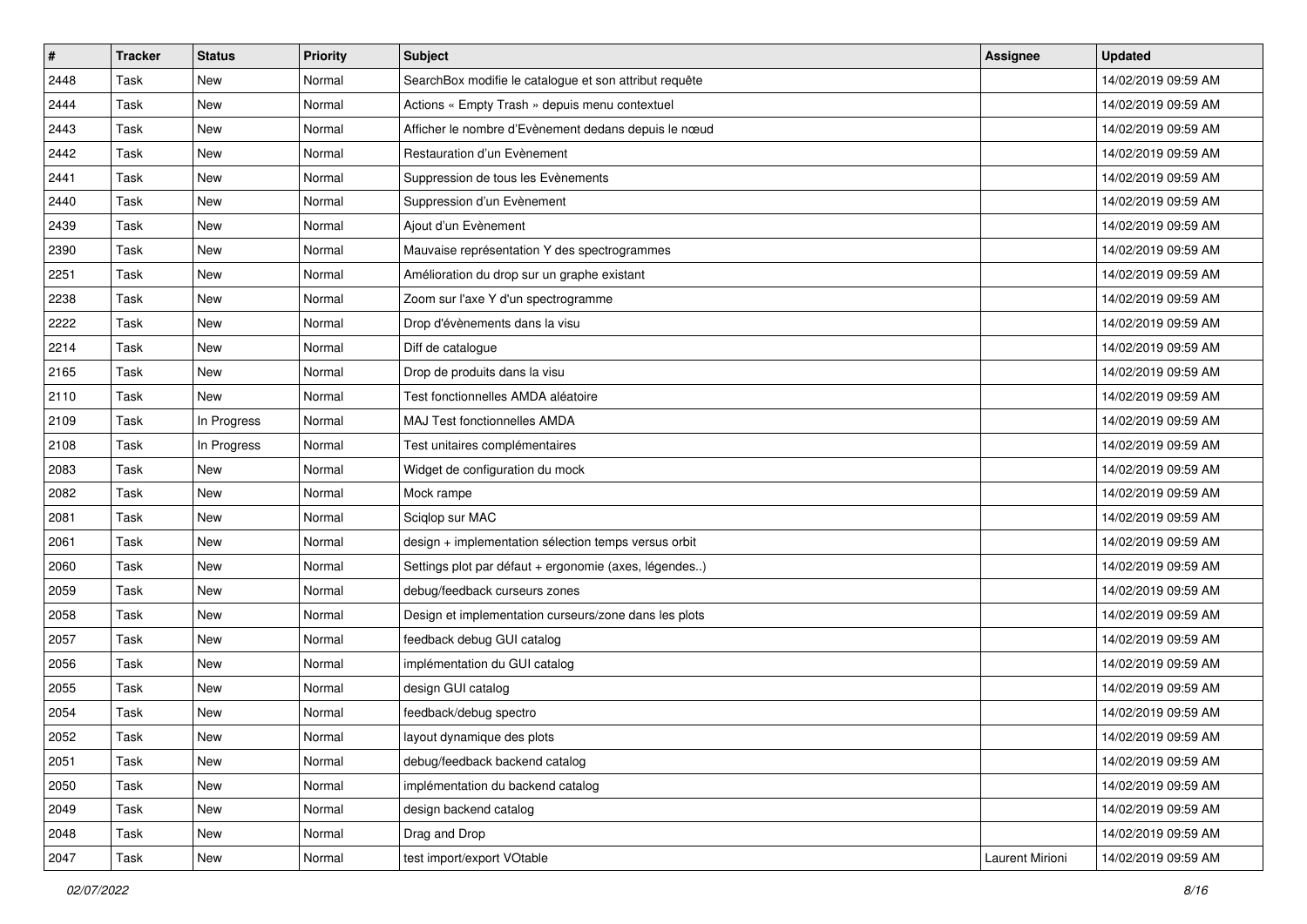| $\vert$ # | <b>Tracker</b> | <b>Status</b> | <b>Priority</b> | <b>Subject</b>                                                      | Assignee              | <b>Updated</b>      |
|-----------|----------------|---------------|-----------------|---------------------------------------------------------------------|-----------------------|---------------------|
| 2118      | Task           | New           | Normal          | Intégrer le nouveau format JSON                                     |                       | 14/02/2019 09:59 AM |
| 2103      | Task           | <b>New</b>    | Normal          | Affiner les étapes de téléchargement de la progress bar             |                       | 14/02/2019 09:59 AM |
| 2046      | Task           | New           | Normal          | arbre JSON                                                          | Laurent Mirioni       | 14/02/2019 09:59 AM |
| 2045      | Task           | In Progress   | High            | aide spectro                                                        | Laurent Mirioni       | 14/02/2019 09:59 AM |
| 2044      | Task           | In Progress   | Normal          | spectro notebook                                                    | Laurent Mirioni       | 14/02/2019 09:59 AM |
| 2117      | Task           | New           | Normal          | Identifier un trou de donnée                                        |                       | 14/02/2019 09:59 AM |
| 2102      | Task           | <b>New</b>    | Normal          | Vérifier le paramétrage de la synchronisation                       |                       | 14/02/2019 09:59 AM |
| 2089      | Task           | In Progress   | Normal          | Indiquer pour une variable son état d'acquisition                   |                       | 14/02/2019 09:59 AM |
| 465       | Task           | Closed        | Normal          | Annonces d'emploi                                                   | Alexis Jeandet        | 14/02/2019 09:50 AM |
| 434       | Task           | Closed        | Normal          | Implement a kind of virtual file system for space missions datas.   | Alexis Jeandet        | 14/02/2019 09:50 AM |
| 3188      | Task           | Closed        | Normal          | TC LFR trop courte (< CCSDS TC PKT MIN SIZE)                        | bruno katra           | 18/12/2018 12:12 PM |
| 3190      | Task           | Closed        | Normal          | Suppression TM_LFR_EXE_NOT_IMPLEMENTED                              | bruno katra           | 17/12/2018 04:16 PM |
| 3084      | Task           | Closed        | Normal          | Mettre à jour SUM avec nouveau comportement power down mode du LEON | bruno katra           | 17/12/2018 04:03 PM |
| 3145      | Task           | Closed        | Normal          | Mise à jour SRS                                                     | bruno katra           | 17/12/2018 03:42 PM |
| 886       | Task           | Closed        | Normal          | sources 3.1.0.4 modifiées suite à analyse logiscope                 | <b>William Recart</b> | 13/12/2018 03:26 PM |
| 3239      | Task           | Closed        | Normal          | Mise a jour SRS                                                     | bruno katra           | 13/12/2018 03:23 PM |
| 3240      | Task           | Closed        | Normal          | Mise à jour SVS                                                     | bruno katra           | 13/12/2018 03:22 PM |
| 3241      | Task           | Closed        | Normal          | Mise à jour Validation Report                                       | bruno katra           | 13/12/2018 03:22 PM |
| 3242      | Task           | Closed        | Normal          | Mise à jour matrice                                                 | bruno katra           | 13/12/2018 03:21 PM |
| 3266      | Task           | Closed        | Normal          | Mise à jour Verification report                                     | bruno katra           | 13/12/2018 02:58 PM |
| 3201      | Task           | Closed        | Normal          | GCOV Fonction scrubbing appelée?                                    | Veronique bouzid      | 13/12/2018 12:16 PM |
| 3119      | Task           | Closed        | Normal          | Livraison de 3.2.0.21 avec gcov                                     | Alexis Jeandet        | 13/12/2018 07:53 AM |
| 3134      | Task           | Closed        | Urgent          | Livraison de 3.2.0.22 avec gcov                                     | Alexis Jeandet        | 13/12/2018 07:52 AM |
| 3254      | Task           | Closed        | High            | Livraison sources 3.2.0.24 pour analyse Logiscope // W. Recart      | <b>William Recart</b> | 12/12/2018 06:54 PM |
| 3120      | Task           | Closed        | Normal          | Livraison sources 3.2.0.21 pour analyse Logiscope // W. Recart      | <b>William Recart</b> | 10/12/2018 03:47 PM |
| 3168      | Task           | Closed        | Normal          | Livraison de 3.2.0.24 avec gcov                                     | Veronique bouzid      | 21/11/2018 10:14 AM |
| 3149      | Task           | Closed        | Normal          | Gcov pour ce test TC-TOO-SHORT                                      | Alexis Jeandet        | 21/11/2018 10:11 AM |
| 546       | Task           | Closed        | Normal          | génération des rapports de couverture de code avec GCOV             | Veronique bouzid      | 21/11/2018 10:10 AM |
| 3164      | Task           | Closed        | Normal          | Gcov pour test SVS-0074                                             | Alexis Jeandet        | 21/11/2018 10:07 AM |
| 3146      | Task           | Closed        | Normal          | Envoi d une TC dont la taile est inferieure à 16                    | Veronique bouzid      | 21/11/2018 10:05 AM |
| 3165      | Task           | Closed        | Normal          | GCOV pour test SUB-TYPE vs LONGUEUR                                 | Alexis Jeandet        | 21/11/2018 10:00 AM |
| 3166      | Task           | Closed        | Normal          | GCOV pour SVS-0003                                                  | Alexis Jeandet        | 21/11/2018 09:56 AM |
| 3169      | Task           | Closed        | Normal          | GCOV pour SVS-0003                                                  | Veronique bouzid      | 21/11/2018 09:55 AM |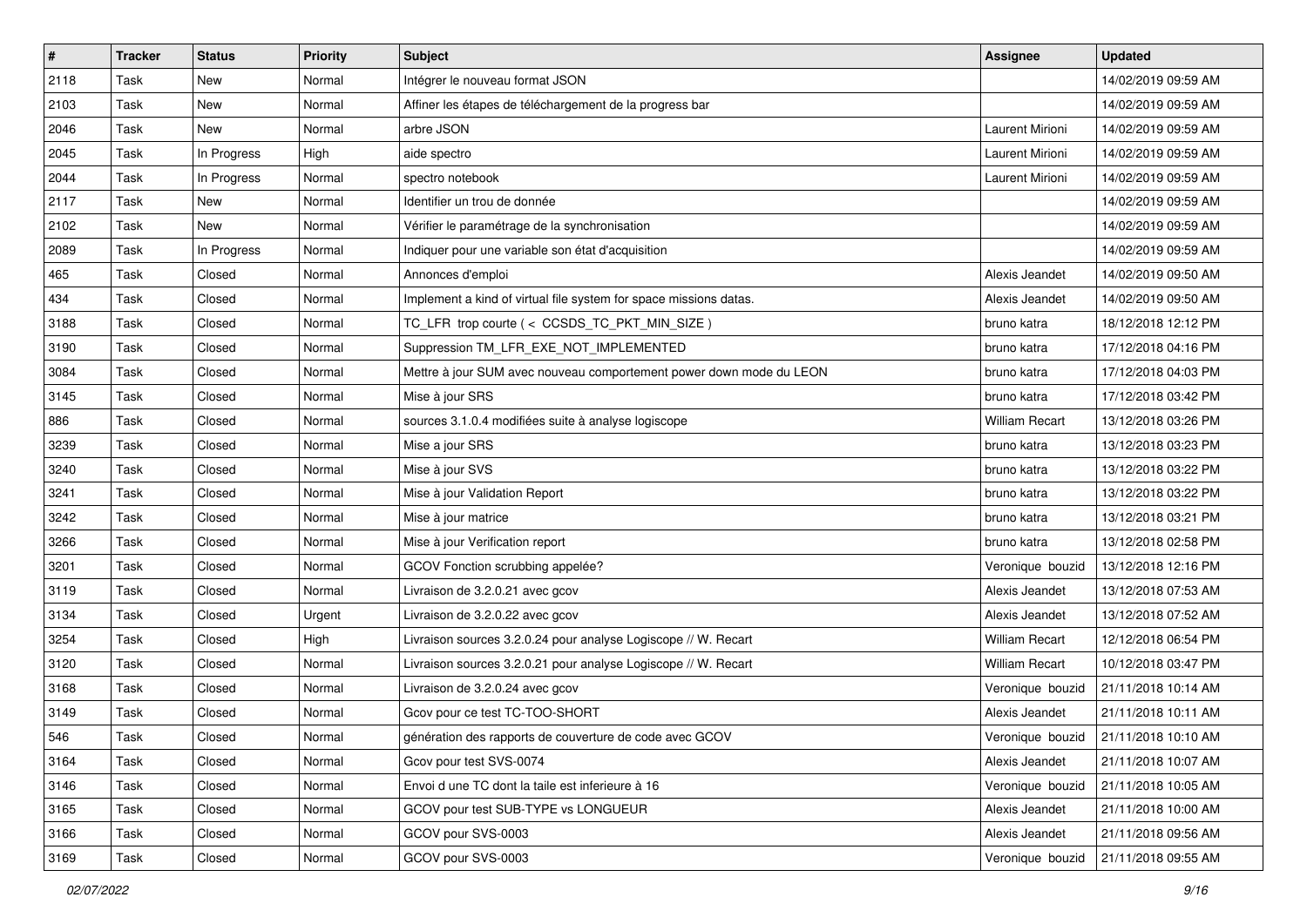| $\sharp$ | <b>Tracker</b> | <b>Status</b> | <b>Priority</b> | Subject                                                                               | <b>Assignee</b>  | <b>Updated</b>      |
|----------|----------------|---------------|-----------------|---------------------------------------------------------------------------------------|------------------|---------------------|
| 3170     | Task           | Closed        | Normal          | GCOV pour TC LFR LOAD FILTER PAR                                                      | Veronique bouzid | 21/11/2018 09:54 AM |
| 3171     | Task           | Closed        | Normal          | GCOV pour TEST-TYPE                                                                   | Alexis Jeandet   | 14/11/2018 12:02 PM |
| 3167     | Task           | Closed        | Urgent          | Livraison de 3.2.0.23 avec gcov                                                       | Alexis Jeandet   | 30/10/2018 01:39 PM |
| 3086     | Task           | Closed        | Normal          | Livraison de 3.2.0.20                                                                 | Veronique bouzid | 08/10/2018 04:51 PM |
| 960      | Task           | Closed        | Normal          | <b>Installation GCOV</b>                                                              | Veronique bouzid | 20/09/2018 02:36 PM |
| 3080     | Task           | Closed        | Normal          | Livraison de 3.2.0.19                                                                 | Veronique bouzid | 31/08/2018 03:52 PM |
| 3048     | Task           | Closed        | Normal          | Livraison de 3.2.0.18                                                                 | Veronique bouzid | 28/08/2018 01:26 PM |
| 3047     | Task           | Closed        | Normal          | Livraison de 3.2.0.17                                                                 | Veronique bouzid | 02/07/2018 03:20 PM |
| 697      | Task           | New           | Normal          | LFR technical specification updates related to FSW-R3+                                | Alexis Jeandet   | 22/06/2018 05:24 PM |
| 1067     | Task           | Closed        | Normal          | Preparation Datapack R3++                                                             |                  | 22/06/2018 05:17 PM |
| 1053     | Task           | Closed        | High            | 3.2.0.15                                                                              | bruno katra      | 22/06/2018 05:15 PM |
| 636      | Task           | Closed        | Normal          | bad management of HK_LFR_AHB_CORRECTABLE                                              | Veronique bouzid | 21/06/2018 01:29 PM |
| 1058     | Task           | Closed        | Normal          | Non-regression                                                                        | Veronique bouzid | 21/06/2018 11:49 AM |
| 991      | Task           | Closed        | Normal          | Mise à jour Banc de test                                                              | Veronique bouzid | 21/06/2018 10:53 AM |
| 909      | Task           | Closed        | Normal          | Mise à jour SRS et SVS                                                                | Veronique bouzid | 21/06/2018 09:42 AM |
| 1059     | Task           | Closed        | Urgent          | Livraison SDD                                                                         | Veronique bouzid | 21/06/2018 09:40 AM |
| 2391     | Task           | Closed        | Normal          | Possibility to select a zone which is under another zone                              |                  | 16/01/2018 03:17 PM |
| 2297     | Task           | Closed        | Normal          | Mise en place des actions d'alignements entre les zones de sélections                 |                  | 16/01/2018 03:17 PM |
| 2458     | Task           | Closed        | Normal          | Amélioration du drop d'une variable avec les spectro                                  |                  | 16/01/2018 02:57 PM |
| 2456     | Task           | Closed        | Normal          | Intégrer le serveur Python de simulation                                              |                  | 16/01/2018 02:57 PM |
| 2467     | Task           | Closed        | Normal          | Suppression de toutes les variables crées par ce mode associé à la zone               |                  | 16/01/2018 02:23 PM |
| 2466     | Task           | Closed        | Normal          | Suppression de toutes les graphiques associés à la zone                               |                  | 16/01/2018 02:23 PM |
| 2459     | Task           | Closed        | Normal          | Suppression d'Evènements les raccourcie clavier et en fonctions du nœud sélectionné   |                  | 16/01/2018 02:23 PM |
| 2433     | Task           | Closed        | Normal          | Gestion de modification d'un Catalogue                                                |                  | 16/01/2018 02:23 PM |
| 2490     | Task           | Closed        | Normal          | Boite de dialogue de sauvegarde/annulation des modifs lors de la fermeture de SciQLop |                  | 09/01/2018 03:15 PM |
| 2469     | Task           | Closed        | Normal          | Affichage de l'Evènement sur la zone sélectionnée                                     |                  | 09/01/2018 03:15 PM |
| 2468     | Task           | Closed        | Normal          | Création d'une variable pour l'Evènement sélectionnée                                 |                  | 09/01/2018 03:15 PM |
| 2464     | Task           | Closed        | Normal          | Régler l'impossibilité de d'afficher une variable en cours d'initialisation           |                  | 09/01/2018 03:14 PM |
| 2447     | Task           | Closed        | Normal          | Suppression d'un Evènement                                                            |                  | 09/01/2018 03:13 PM |
| 2452     | Task           | Closed        | Normal          | Protéger la communication entre le widget et le contrôleur                            |                  | 21/12/2017 05:57 PM |
| 2502     | Task           | Closed        | Normal          | Mettre en place la structure d'un test aléatoire                                      |                  | 21/12/2017 05:57 PM |
| 2503     | Task           | Closed        | Normal          | Ajouter les opérations de déplacement                                                 |                  | 21/12/2017 05:57 PM |
| 2504     | Task           | Closed        | Normal          | Mettre en place la validation des tests aléatoires                                    |                  | 21/12/2017 05:56 PM |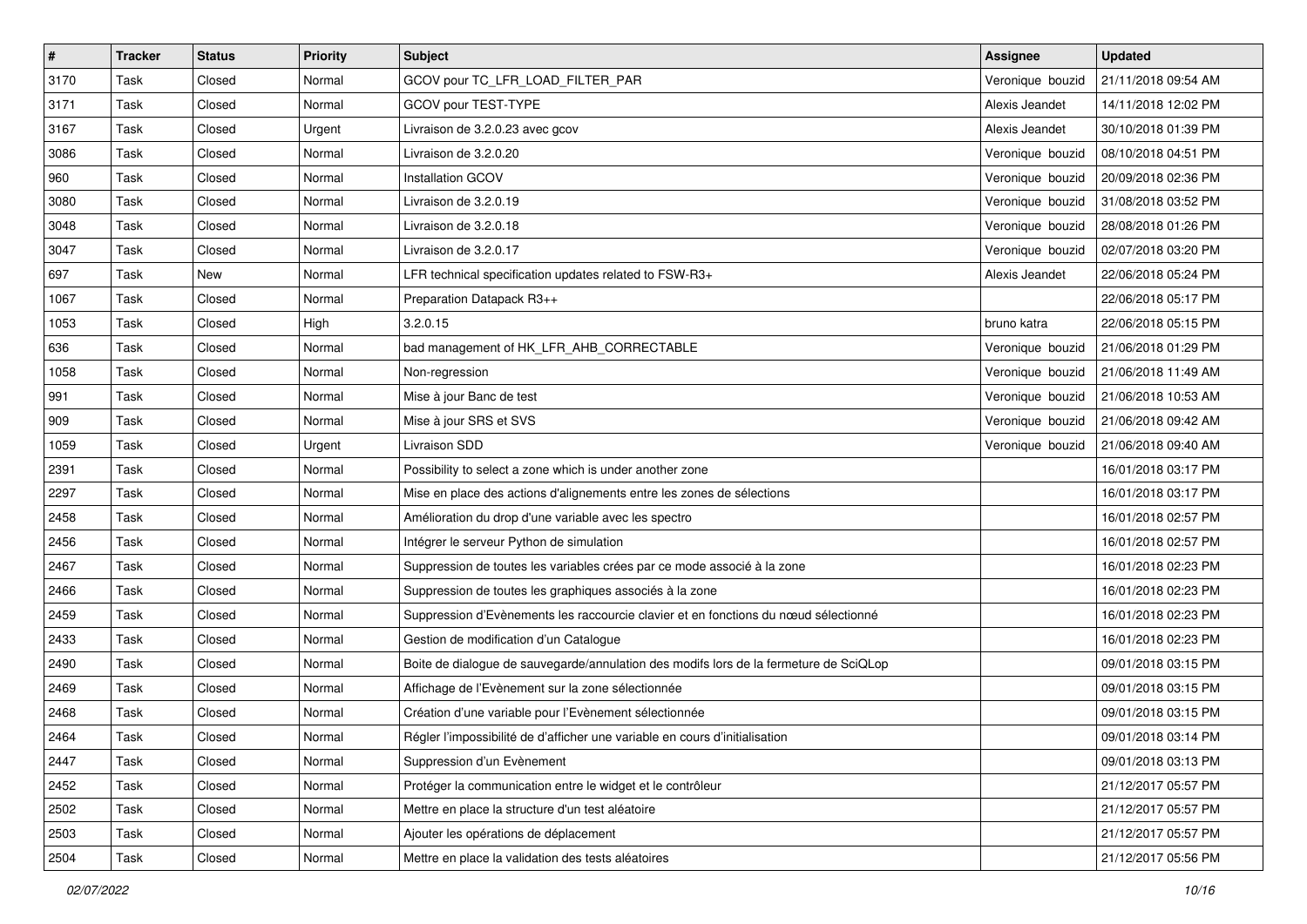| $\pmb{\#}$ | <b>Tracker</b> | <b>Status</b> | <b>Priority</b> | Subject                                                                                               | <b>Assignee</b> | <b>Updated</b>      |
|------------|----------------|---------------|-----------------|-------------------------------------------------------------------------------------------------------|-----------------|---------------------|
| 2506       | Task           | Closed        | Normal          | Ajouter l'opération de suppression de variable                                                        |                 | 21/12/2017 05:56 PM |
| 2507       | Task           | Closed        | Normal          | Ajouter des poids de fréquence d'exécution des opérations                                             |                 | 21/12/2017 05:56 PM |
| 2508       | Task           | Closed        | Normal          | Ajouter les opérations de synchronisation/désynchronisation                                           |                 | 21/12/2017 05:56 PM |
| 2510       | Task           | Closed        | Normal          | Améliorer l'exécution des opérations                                                                  |                 | 21/12/2017 05:56 PM |
| 2445       | Task           | Closed        | Normal          | Ajouter un Catalogue statique                                                                         |                 | 21/12/2017 05:42 PM |
| 2496       | Task           | Closed        | Normal          | Suppression de catalogue dynamique                                                                    |                 | 21/12/2017 05:04 PM |
| 2481       | Task           | Closed        | Normal          | Ajout d'évènement d'un nœud à un autre                                                                |                 | 21/12/2017 05:04 PM |
| 2449       | Task           | Closed        | Normal          | Sauvegarde d'un catalogue                                                                             |                 | 21/12/2017 05:03 PM |
| 2450       | Task           | Closed        | Normal          | Annulation des modifications sur catalogue                                                            |                 | 21/12/2017 05:03 PM |
| 2446       | Task           | Closed        | Normal          | Suppression de catalogue statique                                                                     |                 | 21/12/2017 05:03 PM |
| 2471       | Task           | Closed        | Normal          | Affichage de l'état d'un évènement sélectionné                                                        |                 | 20/12/2017 10:35 AM |
| 2474       | Task           | Closed        | Normal          | Annulation des modifications sur évènements                                                           |                 | 20/12/2017 10:35 AM |
| 2437       | Task           | Closed        | Normal          | Suppression d'un évènement                                                                            |                 | 20/12/2017 10:35 AM |
| 2438       | Task           | Closed        | Normal          | Modification d'un Evènement                                                                           |                 | 20/12/2017 10:35 AM |
| 2436       | Task           | Closed        | Normal          | Ajout d'un Evènement                                                                                  |                 | 20/12/2017 10:35 AM |
| 2485       | Task           | Closed        | Normal          | Drag event sur variable                                                                               |                 | 18/12/2017 09:34 AM |
| 2484       | Task           | Closed        | Normal          | Drag event sur time widget                                                                            |                 | 18/12/2017 09:34 AM |
| 2475       | Task           | Closed        | Normal          | La multi sélection désactive le widget                                                                |                 | 18/12/2017 09:33 AM |
| 2473       | Task           | Closed        | Normal          | Gestion de modification d'un Evènement                                                                |                 | 18/12/2017 09:33 AM |
| 2472       | Task           | Closed        | Normal          | Modification des attributs d'un Evènement                                                             |                 | 18/12/2017 09:33 AM |
| 2470       | Task           | Closed        | Normal          | La muti sélection désactive ce mode                                                                   |                 | 18/12/2017 09:33 AM |
| 2465       | Task           | Closed        | Normal          | Affichage d'un sous menu de type zone à choisir                                                       |                 | 18/12/2017 09:33 AM |
| 2463       | Task           | Closed        | Normal          | La muti sélection désactive ce mode                                                                   |                 | 18/12/2017 09:33 AM |
| 2462       | Task           | Closed        | Normal          | Lancement d'une acquisition sur les zones sélectionnées                                               |                 | 18/12/2017 09:33 AM |
| 2461       | Task           | Closed        | Normal          | Affichage d'un sous menu de type zones à cocher                                                       |                 | 18/12/2017 09:33 AM |
| 2435       | Task           | Closed        | Normal          | Personnalisation des icones des nœuds de catalogue                                                    |                 | 18/12/2017 09:33 AM |
| 2434       | Task           | Closed        | Normal          | Renommage du catalogue                                                                                |                 | 18/12/2017 09:33 AM |
| 2432       | Task           | Closed        | Normal          | IHM de la fenêtre catalogue                                                                           |                 | 18/12/2017 09:33 AM |
| 2537       | Task           | Closed        | Normal          | Update DB Event with EventProducts                                                                    |                 | 14/12/2017 01:55 PM |
| 2430       | Task           | Closed        | Normal          | Logique Affichage des boutons en fonction du nœud sélectionné                                         |                 | 08/12/2017 11:07 AM |
| 2425       | Task           | Closed        | Normal          | Implémentation du widget formulaire sur Catalogue (sans actions)                                      |                 | 08/12/2017 11:07 AM |
| 2431       | Task           | Closed        | Normal          | Logique du widget affiché dans l'inspecteur en fonction des items activées (évènements ou catalogues) |                 | 08/12/2017 11:07 AM |
| 2429       | Task           | Closed        | Normal          | Tri de ses évènements en appuyant sur le nom de la colonne                                            |                 | 08/12/2017 11:07 AM |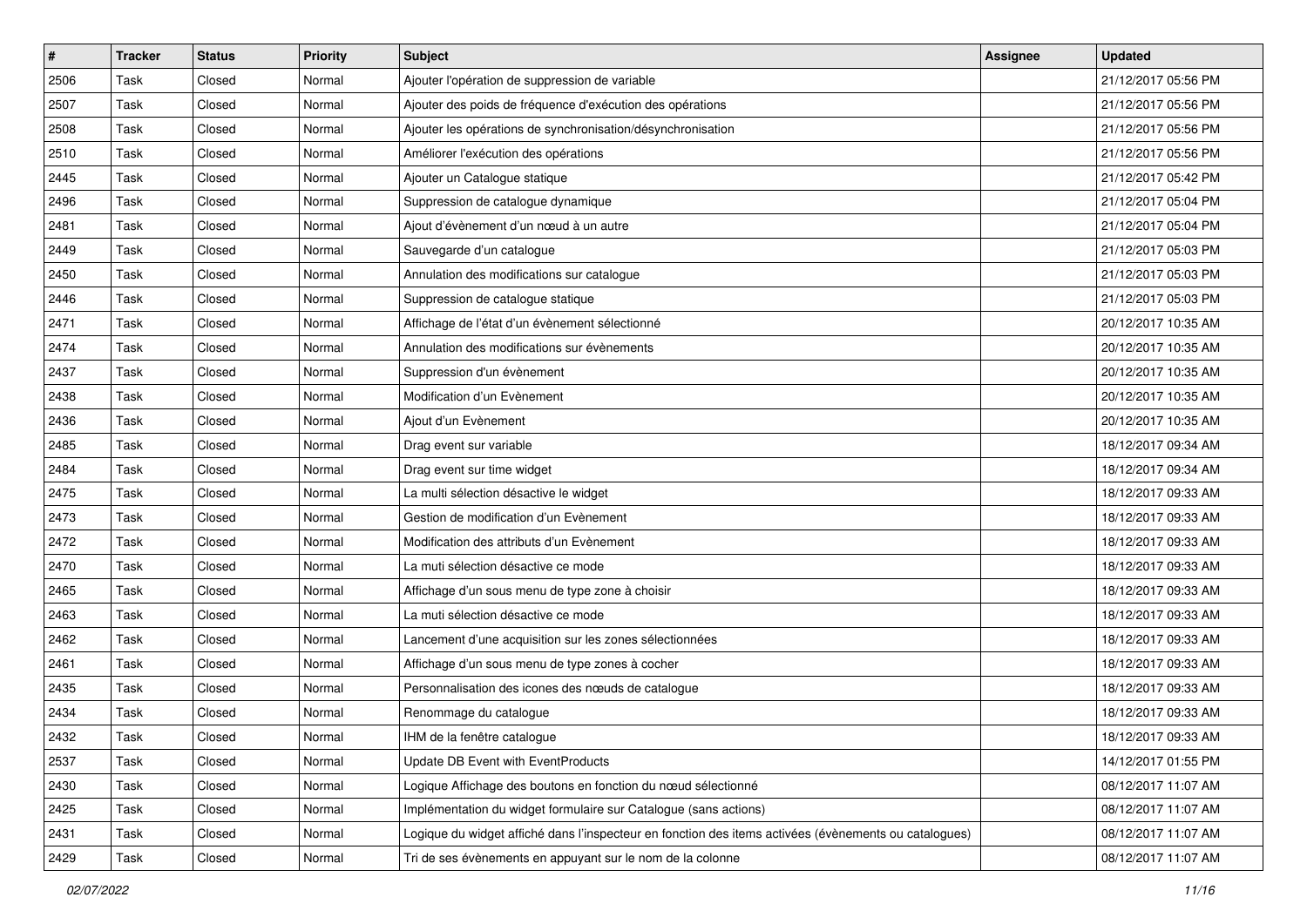| $\vert$ # | <b>Tracker</b> | <b>Status</b> | <b>Priority</b> | <b>Subject</b>                                                                                                            | Assignee | <b>Updated</b>      |
|-----------|----------------|---------------|-----------------|---------------------------------------------------------------------------------------------------------------------------|----------|---------------------|
| 2428      | Task           | Closed        | Normal          | La sélection des Evènements désactive la sélection des catalogues et inversement                                          |          | 08/12/2017 11:07 AM |
| 2427      | Task           | Closed        | Normal          | Un Evènement sélectionné et activé affiche son contenue sous forme de formulaire dans la fenêtre<br>inspecteur            |          | 08/12/2017 11:07 AM |
| 2426      | Task           | Closed        | Normal          | Un nœud de la fenêtre Catalogue sélectionné et activé affiche son contenu dans la fenêtre d'évènement<br>et d'inspecteur. |          | 08/12/2017 11:07 AM |
| 2424      | Task           | Closed        | Normal          | IHM de l'inspecteur                                                                                                       |          | 08/12/2017 11:07 AM |
| 2423      | Task           | Closed        | Normal          | IHM de la fenêtre Evènement                                                                                               |          | 08/12/2017 11:07 AM |
| 2422      | Task           | Closed        | Normal          | IHM de la fenêtre catalogue                                                                                               |          | 08/12/2017 11:07 AM |
| 2421      | Task           | Closed        | Normal          | Ajouter l'opération de copie d'un Event/Catalogue vers un autre DB                                                        |          | 07/12/2017 02:51 PM |
| 2420      | Task           | Closed        | Normal          | Déplacement et copie d'un Event ou d'un Catalogue propose l'écrasement en argument                                        |          | 07/12/2017 02:51 PM |
| 2419      | Task           | Closed        | Normal          | L'import d'un DB ne doit pas avoir d'impact sur les autres DB                                                             |          | 06/12/2017 05:43 PM |
| 2500      | Task           | Closed        | Normal          | Ajouter un champ Autheur pour Catalogue et Event                                                                          |          | 06/12/2017 04:20 PM |
| 2418      | Task           | Closed        | Normal          | Ajouter le nom d'un Evènement dans le modèle                                                                              |          | 06/12/2017 04:20 PM |
| 2499      | Task           | Closed        | Normal          | Changer l'attribut owner vers repository                                                                                  |          | 06/12/2017 03:31 PM |
| 2324      | Task           | Closed        | Normal          | Intégration API Catalogue dans SciQlop                                                                                    |          | 06/12/2017 11:40 AM |
| 2367      | Task           | Closed        | Normal          | Compatibilité pour Meson                                                                                                  |          | 06/12/2017 11:06 AM |
| 2366      | Task           | Closed        | Normal          | Traitement de l'option de compilation dans le provider AMDA                                                               |          | 06/12/2017 11:06 AM |
| 2365      | Task           | Closed        | Normal          | Ajout de l'option de compilation pour CMake                                                                               |          | 06/12/2017 11:06 AM |
| 2397      | Task           | Closed        | Normal          | Mauvaise synchronisation entre deux graphes                                                                               |          | 06/12/2017 11:05 AM |
| 2099      | Task           | Closed        | Normal          | Protéger la communication entre le widget et le contrôleur                                                                |          | 06/12/2017 11:05 AM |
| 2389      | Task           | Closed        | Normal          | Problème de rafraichissement de variables synchronisées depuis le widget de temps                                         |          | 06/12/2017 11:05 AM |
| 2386      | Task           | Closed        | Normal          | Interruption aléatoire de l'affichage des données                                                                         |          | 06/12/2017 11:05 AM |
| 2381      | Task           | Closed        | Normal          | Rédaction du document de spécification design pour la gui des catalogues                                                  |          | 06/12/2017 09:19 AM |
| 2363      | Task           | Closed        | Normal          | Mode d'interaction curseur simple: ajout de la possibilité de panner avec la souris                                       |          | 05/12/2017 05:50 PM |
| 2296      | Task           | Closed        | Normal          | Multi sélections de plusieurs zones de sélections sur plusieurs graphes                                                   |          | 05/12/2017 05:50 PM |
| 2298      | Task           | Closed        | Normal          | Gestion des actions disponiblent depuis le menu contextuel d'une zone de sélection                                        |          | 05/12/2017 05:50 PM |
| 2295      | Task           | Closed        | Normal          | Drag and drop d'une zone de sélection sur le TimeWidget                                                                   |          | 05/12/2017 05:50 PM |
| 2294      | Task           | Closed        | Normal          | Déplacement / redimensionnement d'une zone de sélection                                                                   |          | 05/12/2017 05:50 PM |
| 2293      | Task           | Closed        | Normal          | Affichage d'une zone de sélection dans un graphe                                                                          |          | 05/12/2017 05:50 PM |
| 2286      | Task           | Closed        | Normal          | Mode d'interaction "edition des zones de sélections"                                                                      |          | 05/12/2017 05:50 PM |
| 2369      | Task           | Closed        | Normal          | Utilisation de la méthode de merge dans le widget des sources de données                                                  |          | 30/11/2017 03:11 PM |
| 2368      | Task           | Closed        | Normal          | Implémentation de la méthode de merge de deux sources de données                                                          |          | 30/11/2017 03:11 PM |
| 2266      | Task           | Closed        | Normal          | Gestion de la cohérence des données                                                                                       |          | 29/11/2017 09:58 AM |
| 2323      | Task           | Closed        | Normal          | Rédaction du document de spécification design pour la gui des catalogues                                                  |          | 29/11/2017 09:42 AM |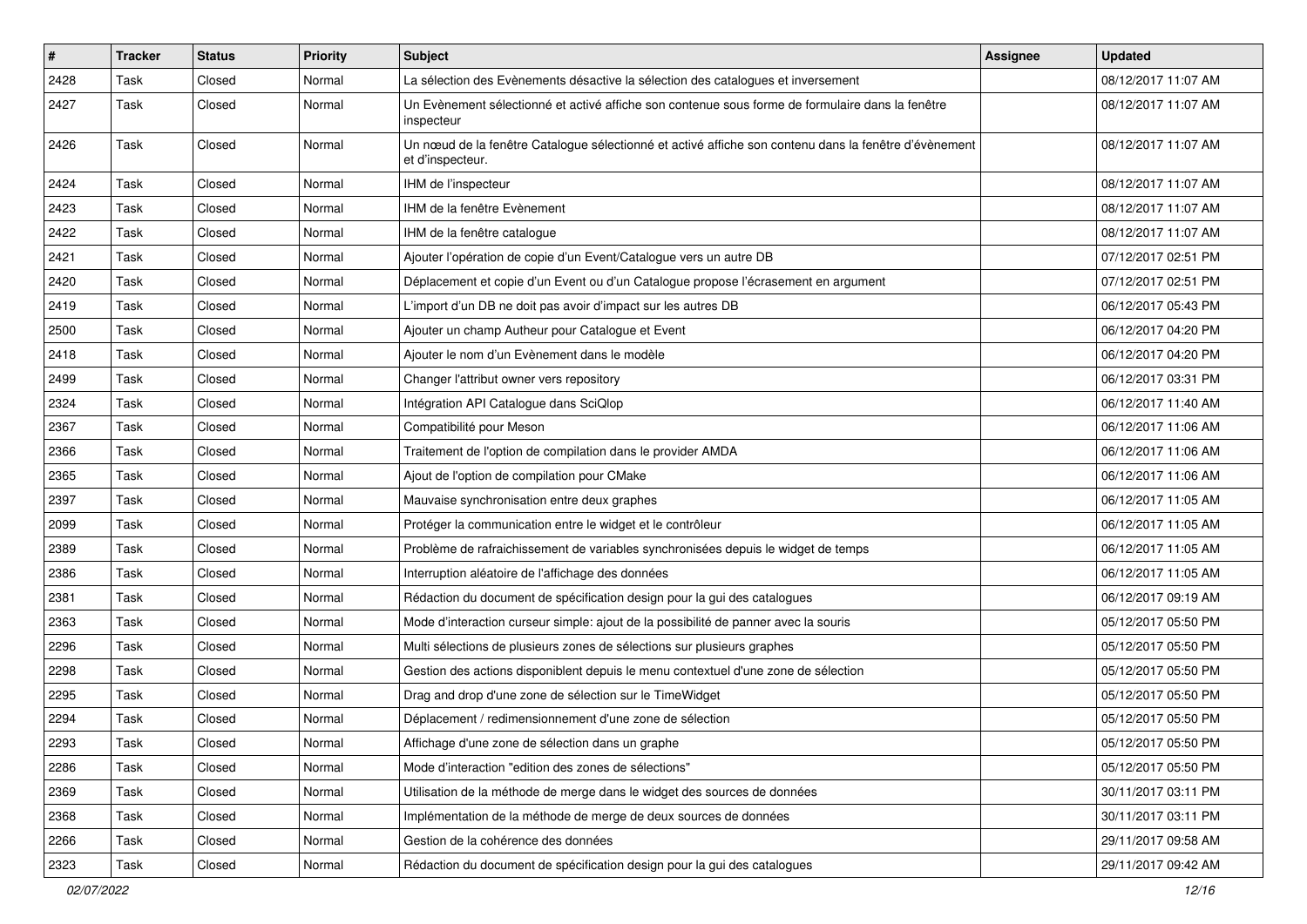| $\sharp$ | <b>Tracker</b> | <b>Status</b> | <b>Priority</b> | <b>Subject</b>                                                                            | Assignee | <b>Updated</b>      |
|----------|----------------|---------------|-----------------|-------------------------------------------------------------------------------------------|----------|---------------------|
| 2234     | Task           | Closed        | Normal          | Création du widget de saisie de l'échelle de couleurs                                     |          | 29/11/2017 09:22 AM |
| 2239     | Task           | Closed        | Normal          | Contrôles sur la zone d'affichage du spectrogramme                                        |          | 29/11/2017 09:22 AM |
| 2237     | Task           | Closed        | Normal          | Affichage des valeurs de spectrogramme dans une tooltip                                   |          | 29/11/2017 09:22 AM |
| 2236     | Task           | Closed        | Normal          | Gestion des seuils à l'affichage                                                          |          | 29/11/2017 09:22 AM |
| 2235     | Task           | Closed        | Normal          | Implémentation du calcul automatique des seuils                                           |          | 29/11/2017 09:22 AM |
| 2267     | Task           | Closed        | Normal          | Gestion des itérateurs                                                                    |          | 24/11/2017 11:13 AM |
| 2245     | Task           | Closed        | Normal          | Gestion des trous de données                                                              |          | 24/11/2017 11:13 AM |
| 2244     | Task           | Closed        | Normal          | Gestion de la résolution temporelle                                                       |          | 24/11/2017 11:13 AM |
| 2360     | Task           | Closed        | Normal          | Corriger l'affichage des curseurs en mode debug                                           |          | 23/11/2017 02:39 PM |
| 2243     | Task           | Closed        | Normal          | Mise à jour du parser AMDA pour gérer les spectrogammes                                   |          | 22/11/2017 05:52 PM |
| 2242     | Task           | Closed        | Normal          | Génération du fichier résultat pour un spectrogramme AMDA                                 |          | 22/11/2017 05:52 PM |
| 2241     | Task           | Closed        | Normal          | Modification du fichier JSON pour identifier les spectrogrammes                           |          | 22/11/2017 05:52 PM |
| 2292     | Task           | Closed        | Normal          | Interactions entre le curseur courant et les autres graphes de la zone de synchro         |          | 22/11/2017 05:47 PM |
| 2291     | Task           | Closed        | Normal          | Affichage d'un curseur dans un graphe                                                     |          | 22/11/2017 05:47 PM |
| 2299     | Task           | Closed        | Normal          | Gestions de la toolbar pour sélectionner le mode d'interraction                           |          | 22/11/2017 05:47 PM |
| 2287     | Task           | Closed        | Normal          | Mode d'interaction "affichage des curseurs"                                               |          | 22/11/2017 05:47 PM |
| 2285     | Task           | Closed        | Normal          | Mode d'interaction "Organisation des graphes"                                             |          | 22/11/2017 05:47 PM |
| 2284     | Task           | Closed        | Normal          | Mode d'interaction "Zoom"                                                                 |          | 22/11/2017 05:47 PM |
| 2283     | Task           | Closed        | Normal          | Analyse des problèmes de performance sur mac                                              |          | 22/11/2017 02:16 PM |
| 2273     | Task           | Closed        | Normal          | Redaction du document d'API pour les curseurs et les zones                                |          | 17/11/2017 09:26 AM |
| 2280     | Task           | Closed        | Normal          | Drop d'une zone de synchro sur le TimeWidget                                              |          | 17/11/2017 09:26 AM |
| 2279     | Task           | Closed        | Normal          | Drop du TimeWidget sur une variable                                                       |          | 17/11/2017 09:26 AM |
| 2278     | Task           | Closed        | Normal          | Utiliser des miniatures comme image lors d'un drag                                        |          | 17/11/2017 09:26 AM |
| 2282     | Task           | Closed        | Normal          | Toujours afficher les scrollbars dans la visualisation sur mac (si elles sont nécessaire) |          | 16/11/2017 11:24 AM |
| 2053     | Task           | Closed        | Normal          | design et implementation stockage et affichage spectro                                    |          | 16/11/2017 10:58 AM |
| 1943     | Task           | Closed        | Normal          | Préparer la requête d'acquisition d'un spectrogramme pour AMDA                            |          | 16/11/2017 10:57 AM |
| 1942     | Task           | Closed        | Normal          | Définir l'algorithme de colorisation du spectrogramme                                     |          | 16/11/2017 10:56 AM |
| 1237     | Task           | Closed        | High            | Accès à la valeur d'une donnée de variable de type spectrogramme                          |          | 16/11/2017 10:55 AM |
| 1187     | Task           | Closed        | High            | Unicité spectrogramme dans un graphe                                                      |          | 16/11/2017 10:52 AM |
| 2219     | Task           | Closed        | Normal          | Document d'architecture API Spectro                                                       |          | 15/11/2017 05:07 PM |
| 2232     | Task           | Closed        | Normal          | Affichage du spectrogramme bouchon dans un graphe                                         |          | 15/11/2017 05:07 PM |
| 2263     | Task           | Closed        | Normal          | Mise à jour Event pour Tag                                                                |          | 15/11/2017 02:21 PM |
| 1441     | Task           | Closed        | High            | Déplacement d'un graphe à l'intérieur de sa zone de visualisation                         |          | 14/11/2017 02:28 PM |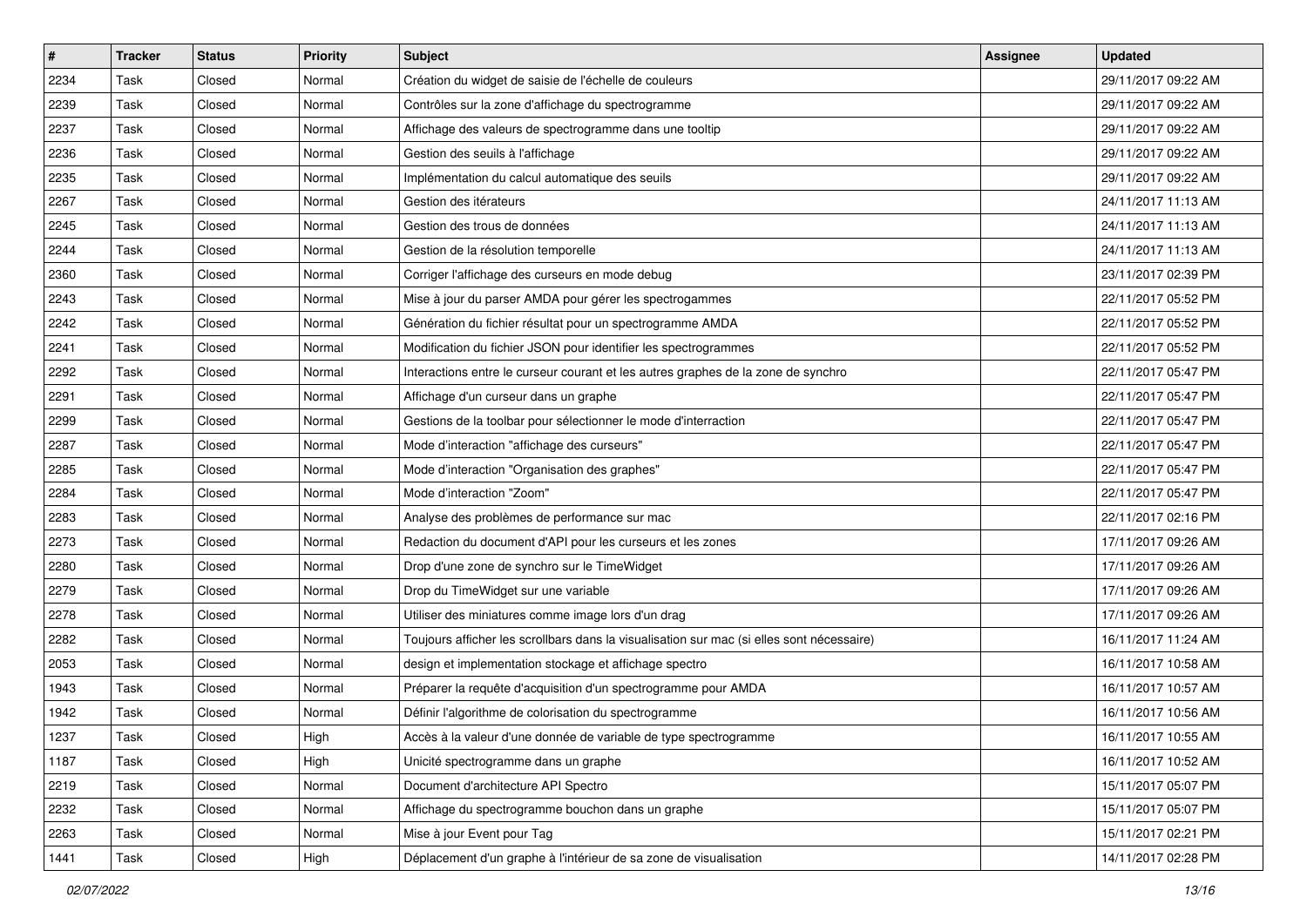| $\sharp$ | <b>Tracker</b> | <b>Status</b> | <b>Priority</b> | <b>Subject</b>                                                                                | Assignee | <b>Updated</b>      |
|----------|----------------|---------------|-----------------|-----------------------------------------------------------------------------------------------|----------|---------------------|
| 1440     | Task           | Closed        | Normal          | Déplacement d'un graphe d'une zone de visualisation vers une nouvelle zone                    |          | 14/11/2017 02:28 PM |
| 1439     | Task           | Closed        | Normal          | Déplacement d'un graphe d'une zone de visualisation à une autre                               |          | 14/11/2017 02:27 PM |
| 1438     | Task           | Closed        | High            | Déplacement d'une zone de visualisation à l'intérieur de son onglet de visualisation          |          | 14/11/2017 02:26 PM |
| 1467     | Task           | Closed        | Immediate       | Déplacement d'une variable d'un graphe à un autre                                             |          | 14/11/2017 02:25 PM |
| 1339     | Task           | Closed        | Immediate       | Edition par drag-and-drop d'un graphe                                                         |          | 14/11/2017 02:24 PM |
| 896      | Task           | Closed        | Normal          | Data tree D&D                                                                                 |          | 14/11/2017 02:21 PM |
| 1431     | Task           | Closed        | Normal          | Création d'une zone de visualisation depuis l'arborescence de données (drag-and-drop)         |          | 14/11/2017 02:18 PM |
| 1433     | Task           | Closed        | Normal          | Création d'une zone de visualisation depuis l'inspecteur de variables (drag-and-drop)         |          | 14/11/2017 02:18 PM |
| 1455     | Task           | Closed        | Normal          | Ajout d'une variable dans un graphe existant depuis l'inspecteur de variables (drag-and-drop) |          | 14/11/2017 02:16 PM |
| 1461     | Task           | Closed        | Normal          | Ajout d'une variable dans un nouveau graphe depuis l'inspecteur de variables (drag-and-drop)  |          | 14/11/2017 02:15 PM |
| 1457     | Task           | Closed        | Normal          | Ajout d'une variable dans un graphe existant depuis l'arborescence de données (drag-and-drop) |          | 14/11/2017 02:14 PM |
| 1463     | Task           | Closed        | Normal          | Ajout d'une variable dans un nouveau graphe depuis l'arborescence de données (drag-and-drop)  |          | 14/11/2017 02:14 PM |
| 1334     | Task           | Closed        | Immediate       | Export d'un graphe sous forme d'image (drag-and-drop)                                         |          | 14/11/2017 10:56 AM |
| 2260     | Task           | Closed        | Normal          | Déplacement d'un Catalogue d'un DB à un autre                                                 |          | 10/11/2017 04:49 PM |
| 2259     | Task           | Closed        | Normal          | Déplacement d'un Event d'un DB à un autre                                                     |          | 10/11/2017 04:49 PM |
| 2212     | Task           | Closed        | Normal          | Union de catalogue                                                                            |          | 10/11/2017 02:35 PM |
| 2213     | Task           | Closed        | Normal          | Intersection de catalogue                                                                     |          | 10/11/2017 02:35 PM |
| 2231     | Task           | Closed        | Normal          | Ajout d'un produit représentant un spectrogramme dans le plugin bouchon                       |          | 10/11/2017 09:49 AM |
| 2206     | Task           | Closed        | Normal          | Effet de bord Event sur Catalogue                                                             |          | 09/11/2017 09:45 AM |
| 2216     | Task           | Closed        | Normal          | Sauvegarde d'un DB                                                                            |          | 09/11/2017 09:42 AM |
| 2215     | Task           | Closed        | Normal          | Ajout d'un DB                                                                                 |          | 09/11/2017 09:42 AM |
| 2176     | Task           | Closed        | Normal          | Drop de produits dans les variables                                                           |          | 07/11/2017 11:27 AM |
| 2171     | Task           | Closed        | Normal          | Drag depuis les datasources                                                                   |          | 07/11/2017 11:27 AM |
| 2174     | Task           | Closed        | Normal          | Drop vers le timeWidget                                                                       |          | 07/11/2017 11:27 AM |
| 2173     | Task           | Closed        | Normal          | Drag depuis le timeWidget                                                                     |          | 07/11/2017 11:27 AM |
| 2253     | Task           | Closed        | Normal          | Drag and drop entre 2 tabs                                                                    |          | 07/11/2017 11:27 AM |
| 2210     | Task           | Closed        | Normal          | Suppression d'un Tag                                                                          |          | 03/11/2017 03:06 PM |
| 2209     | Task           | Closed        | Normal          | Récupération des Tags                                                                         |          | 03/11/2017 03:06 PM |
| 2207     | Task           | Closed        | Normal          | Imp modèle Tag                                                                                |          | 03/11/2017 03:06 PM |
| 2208     | Task           | Closed        | Normal          | Ajout d'un Tag                                                                                |          | 03/11/2017 03:06 PM |
| 2178     | Task           | Closed        | Normal          | Drag and drop de visu vers visu                                                               |          | 03/11/2017 01:51 PM |
| 2172     | Task           | Closed        | Normal          | Drag depuis les variables                                                                     |          | 03/11/2017 01:51 PM |
| 2166     | Task           | Closed        | Normal          | Drop de variables dans la visu                                                                |          | 03/11/2017 01:51 PM |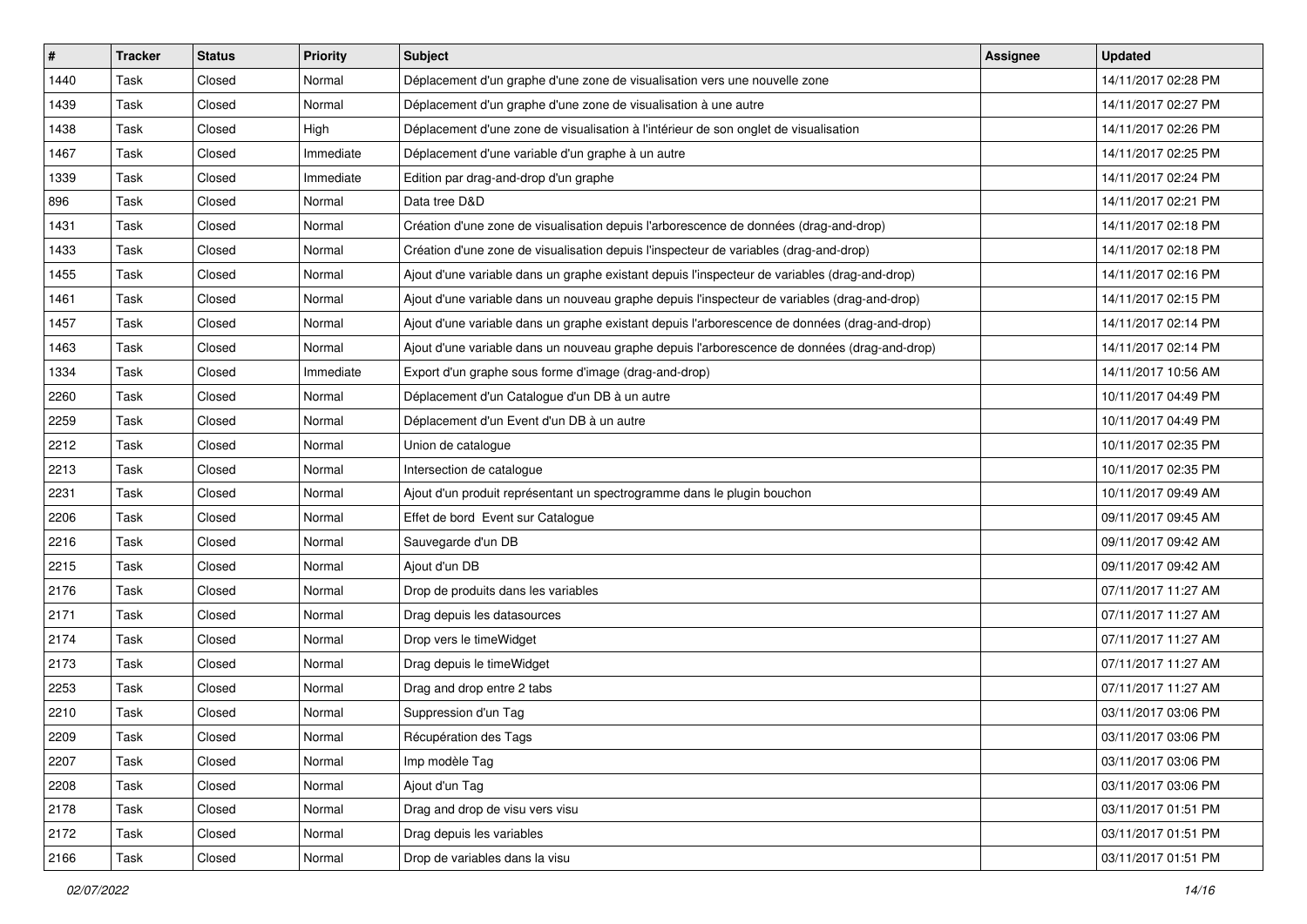| $\pmb{\#}$ | <b>Tracker</b> | <b>Status</b> | <b>Priority</b> | <b>Subject</b>                                                  | <b>Assignee</b> | <b>Updated</b>      |
|------------|----------------|---------------|-----------------|-----------------------------------------------------------------|-----------------|---------------------|
| 2205       | Task           | Closed        | Normal          | Récupération des Events d'un catalogue                          |                 | 31/10/2017 04:50 PM |
| 2204       | Task           | Closed        | Normal          | Suppression d'un catalogue                                      |                 | 31/10/2017 04:50 PM |
| 2203       | Task           | Closed        | Normal          | Récupération d'un catalogue                                     |                 | 31/10/2017 04:50 PM |
| 2200       | Task           | Closed        | Normal          | Imp modèle catalogue                                            |                 | 31/10/2017 04:50 PM |
| 2202       | Task           | Closed        | Normal          | Modification d'un catalogue                                     |                 | 31/10/2017 04:50 PM |
| 2201       | Task           | Closed        | Normal          | Ajout d'un catalogue                                            |                 | 31/10/2017 04:50 PM |
| 2227       | Task           | Closed        | Normal          | Création de la classe SpectrogramSeries                         |                 | 31/10/2017 02:13 PM |
| 2191       | Task           | Closed        | Normal          | Configuration API avec QMake et QxOrm                           |                 | 30/10/2017 02:54 PM |
| 2194       | Task           | Closed        | Normal          | Test unitaire méthode moteur de recherche                       |                 | 30/10/2017 02:54 PM |
| 2193       | Task           | Closed        | Normal          | Imp méthode request Du CatalogueDao                             |                 | 30/10/2017 02:54 PM |
| 2192       | Task           | Closed        | Normal          | Implémentation de l'API du moteur de recherche                  |                 | 30/10/2017 02:54 PM |
| 2199       | Task           | Closed        | Normal          | Suppression d'un Event (sans effet de bord)                     |                 | 30/10/2017 02:54 PM |
| 2197       | Task           | Closed        | Normal          | Récupération d'un Event                                         |                 | 30/10/2017 02:54 PM |
| 2196       | Task           | Closed        | Normal          | ajout d'un Event                                                |                 | 30/10/2017 02:54 PM |
| 2195       | Task           | Closed        | Normal          | Imp modele event                                                |                 | 30/10/2017 02:54 PM |
| 2198       | Task           | Closed        | Normal          | Modification d'un Event sans effet de bord                      |                 | 30/10/2017 02:54 PM |
| 2190       | Task           | Closed        | Normal          | Initialisation dépot git                                        |                 | 23/10/2017 04:35 PM |
| 2164       | Task           | Closed        | Normal          | Drag and drop de visu vers visu                                 |                 | 23/10/2017 03:48 PM |
| 2140       | Task           | Closed        | Normal          | Document d'architecture API Catalogue                           |                 | 20/10/2017 05:13 PM |
| 2139       | Task           | Closed        | Normal          | Document d'architecture de l'API                                |                 | 20/10/2017 03:54 PM |
| 2138       | Task           | Closed        | Normal          | POC de drag and drop                                            |                 | 20/10/2017 03:54 PM |
| 2115       | Task           | Closed        | Normal          | Analyse bug de mise à jour des requetes                         |                 | 09/10/2017 11:37 PM |
| 1945       | Task           | Closed        | Normal          | Mise à jour du widget de temps                                  |                 | 09/10/2017 11:08 PM |
| 2122       | Task           | Closed        | Normal          | Réversibilité vers AMDA v1                                      |                 | 29/09/2017 11:29 AM |
| 2116       | Task           | Closed        | Normal          | Modification du mock plugin pour des données types vectorielles |                 | 29/09/2017 11:27 AM |
| 2113       | Task           | Closed        | Normal          | Correction bug quand duplication variable                       |                 | 28/09/2017 09:50 AM |
| 2094       | Task           | Closed        | Normal          | Analyse et correction de la perte de synchronisation            |                 | 27/09/2017 05:06 PM |
| 2105       | Task           | Closed        | Normal          | Changement du serveur AMDA vers AMDA Test                       |                 | 27/09/2017 05:06 PM |
| 2114       | Task           | Closed        | Normal          | Correction bug quand renommage variable                         |                 | 27/09/2017 05:05 PM |
| 1967       | Task           | Closed        | Normal          | Limiter le nombre de requêtes générées                          |                 | 27/09/2017 10:26 AM |
| 1971       | Task           | Closed        | Normal          | Protéger la communication entre le widget et le contrôleur      |                 | 27/09/2017 10:25 AM |
| 1966       | Task           | Closed        | Normal          | Améliorer l'affichage de données                                |                 | 27/09/2017 10:23 AM |
| 1949       | Task           | Closed        | Normal          | Affiner les étapes de téléchargement de la progress bar         |                 | 27/09/2017 10:19 AM |